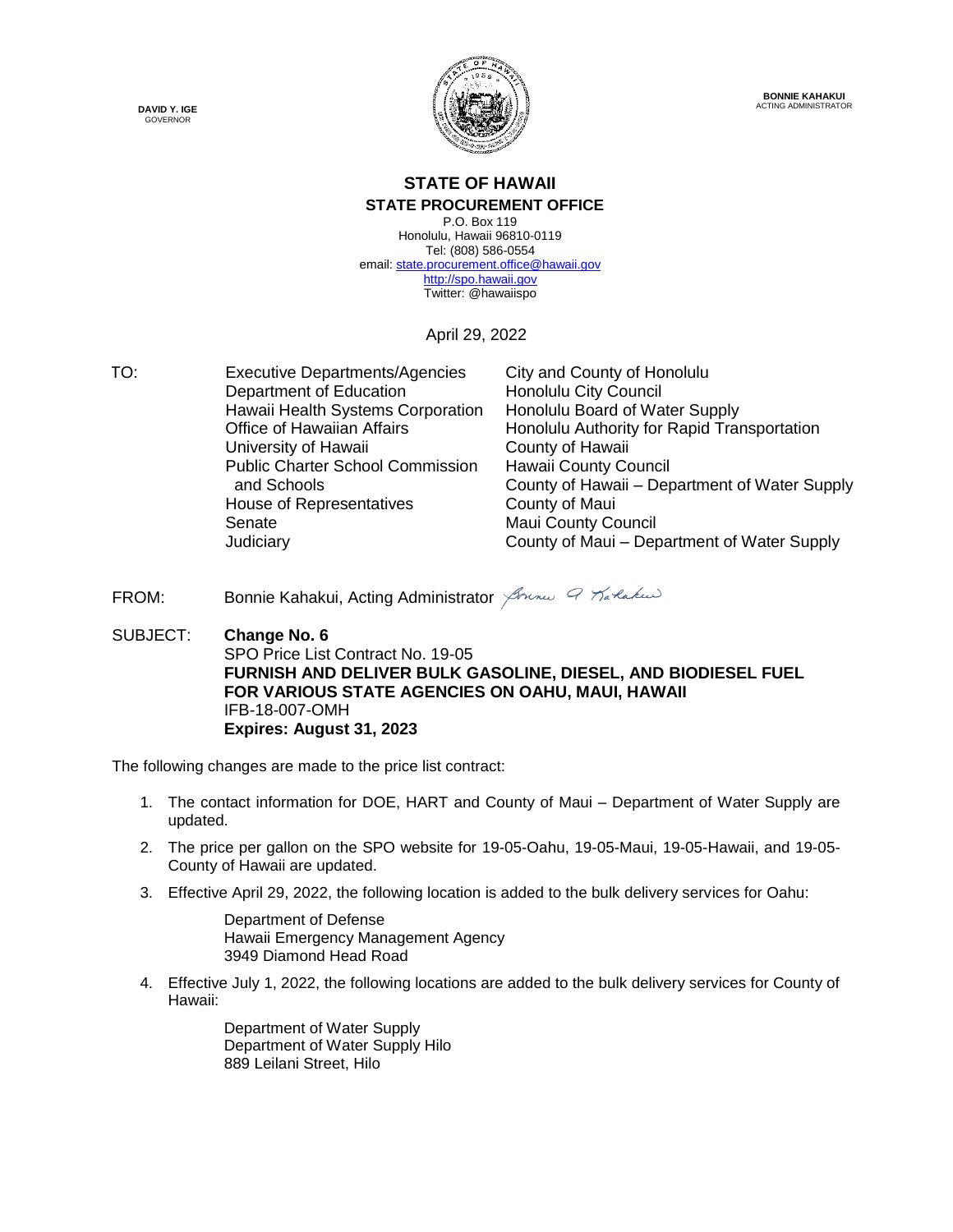Department of Water Supply Department of Water Supply Kona 78-6715 Mamalahoa Highway, Kailua-Kona

Department of Water Supply Department of Water Supply Waimea 65-1234 Opelo Road, Kamuela

- 5. Change Request to Type of Fuel Change and Add or Remove an Agency Fuel Tank Location is listed on page 7.
- 6. Update the format for Bulk Tank Specifications for Oahu, Maui, Hawaii and County of Hawaii.

The current price list contract incorporating Change No. 6 is available on the SPO website: [http://spo.hawaii.gov.](http://spo.hawaii.gov/) Click on *Price & Vendor List Contracts* on the home page.

If you have any questions, please contact Matthew Chow at (808) 586-0577 or email [matthew.m.chow@hawaii.gov.](mailto:matthew.m.chow@hawaii.gov)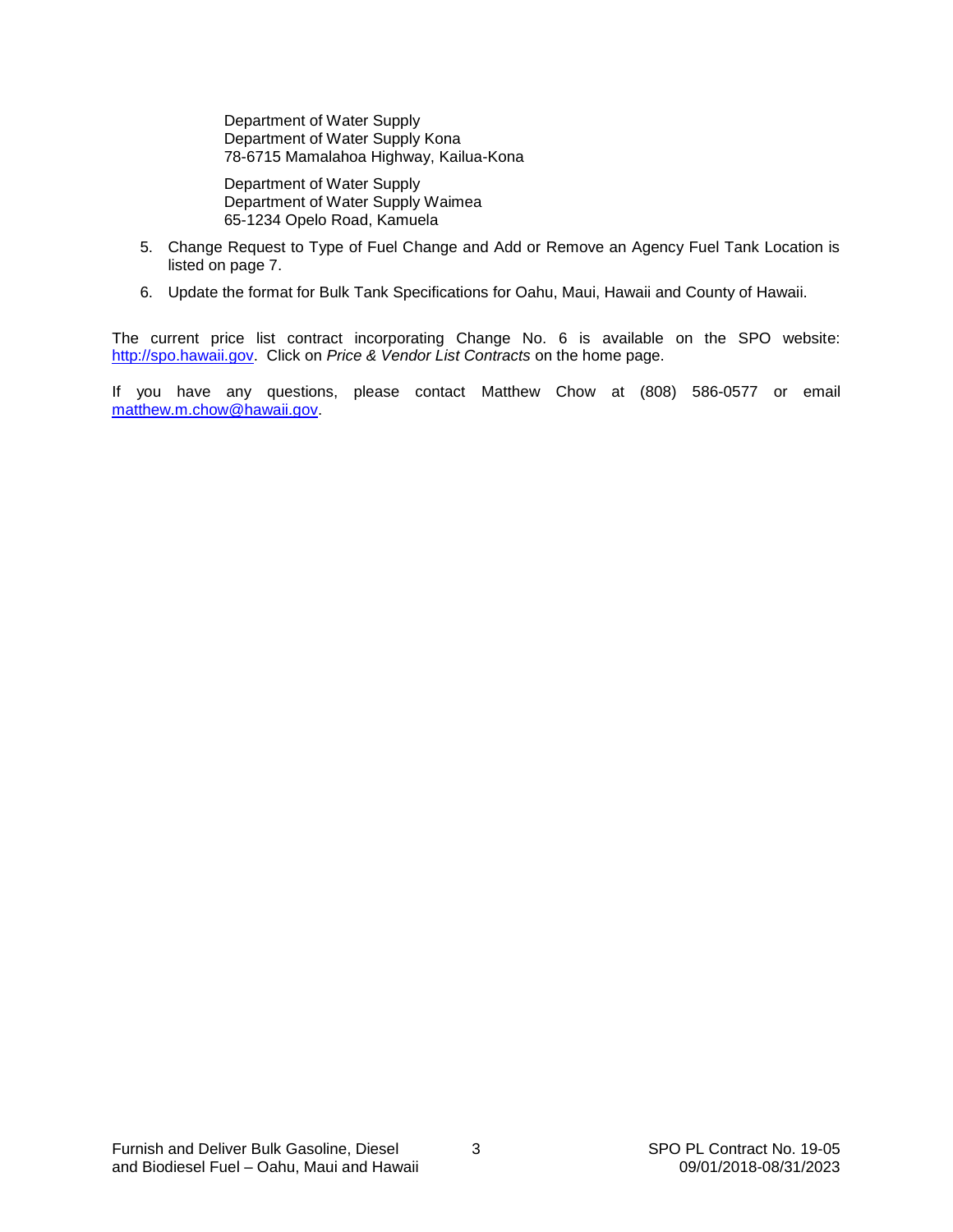#### TABLE OF CONTENTS:

| Contractors, Vendor Codes, Compliance, pCard, PO, Payments 5             |  |
|--------------------------------------------------------------------------|--|
|                                                                          |  |
| Deliveries, Price Per Gallon, Vendor and Product Evaluation, Ordering5-6 |  |
|                                                                          |  |
| <b>Contractor Information - OAHU</b>                                     |  |
|                                                                          |  |
|                                                                          |  |
| Contractor Information - MAUI                                            |  |
|                                                                          |  |
|                                                                          |  |
| Contractor Information - HAWAII                                          |  |
|                                                                          |  |
|                                                                          |  |
|                                                                          |  |
|                                                                          |  |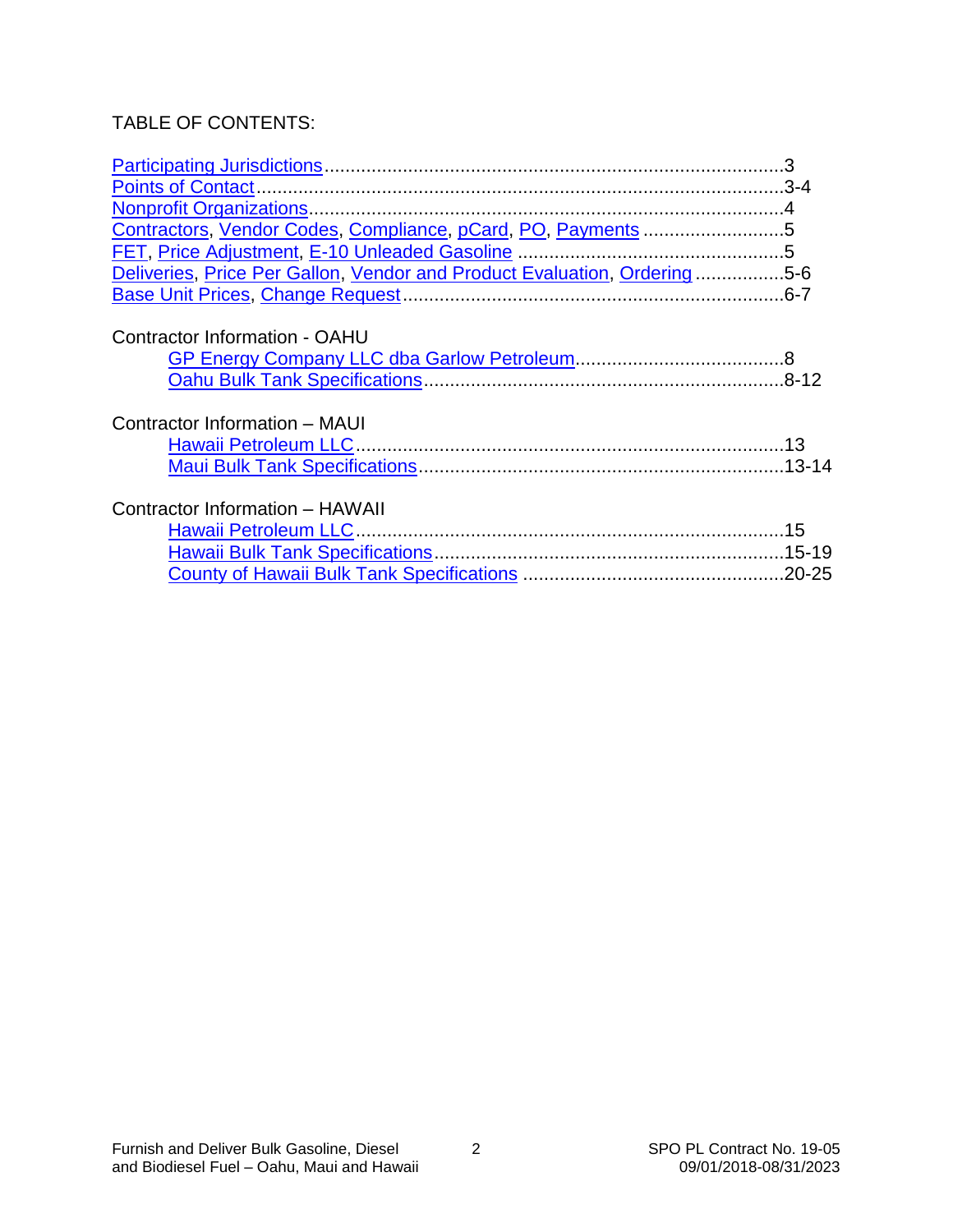### STATE OF HAWAII **STATE PROCUREMENT OFFICE**

**SPO Price List Contract No. 19-05**

Replaces SPO Price List Contract No. 13-22 Includes Change No. 6 **Effective: 04/29/2022**

<span id="page-3-0"></span>*THIS SPO PRICE LIST CONTRACT IS FOR AUTHORIZED BUSINESS ONLY*

### **FURNISH AND DELIVER BULK GASOLINE, DIESEL, AND BIODIESEL FUEL FOR VARIOUS STATE AGENCIES ON OAHU, MAUI, HAWAII**

(IFB-18-007-OMH) **September 1, 2018 to August 31, 2023**

**PARTICIPATING JURISDICTIONS** listed below have signed a cooperative agreement and/or a memorandum of agreement with the SPO and are authorized to utilize this price list contract.

Executive Departments/Agencies City and County of Honolulu Department of Education Honolulu City Council Hawaii Health Systems Corporation Honolulu Board of Water Supply University of Hawaii **County of Hawaii** County of Hawaii Public Charter School Commission Hawaii County Council House of Representatives **County of Maui** Senate Maui County Council

Office of Hawaiian Affairs **Honolulu Authority for Rapid Transportation**  and Schools County of Hawaii – Department of Water Supply Judiciary County of Maui – Department of Water Supply

The participating jurisdictions are not required but may purchase from this price list contract, and requests for exception from the contract are not required. Participating jurisdictions are allowed to purchase from other contractors, however, HRS chapter 103D and the procurement rules apply to purchases using the applicable procurement method and its procedures, such as small purchases or competitive sealed bidding. The decision to use this contract or to solicit pricing from other sources will be at the discretion of the participating jurisdiction.

**POINTS OF CONTACT.** Questions regarding the products listed, ordering, pricing, and status should be directed to the Contractor(s).

| <u>T TOURI UNIUNII QUUUNIU UI UUNUUNII DINA DU UNUUUU UU IUNUI.</u> |                          |              |            |                                       |
|---------------------------------------------------------------------|--------------------------|--------------|------------|---------------------------------------|
| <b>Jurisdiction</b>                                                 | <b>Name</b>              | <b>Phone</b> | <b>FAX</b> | <u>IE-mail</u>                        |
| <b>IExecutive</b>                                                   | <b>Matthew Chow</b>      | 586-0577     |            | $1586-0570$ matthew.m.chow@hawaii.gov |
| Department of                                                       | <b>Procurement Staff</b> |              |            | 675-0130 675-0133 G-OFS-DOE-          |
| Education                                                           |                          |              |            | Procurement@k12.hi.us                 |
| Hawaii Health                                                       | Nancy Delima             | l359-0994    |            | ndelima@hhsc.org                      |
| Systems Corporation                                                 |                          |              |            |                                       |

Procurement questions or concerns may be directed as follows: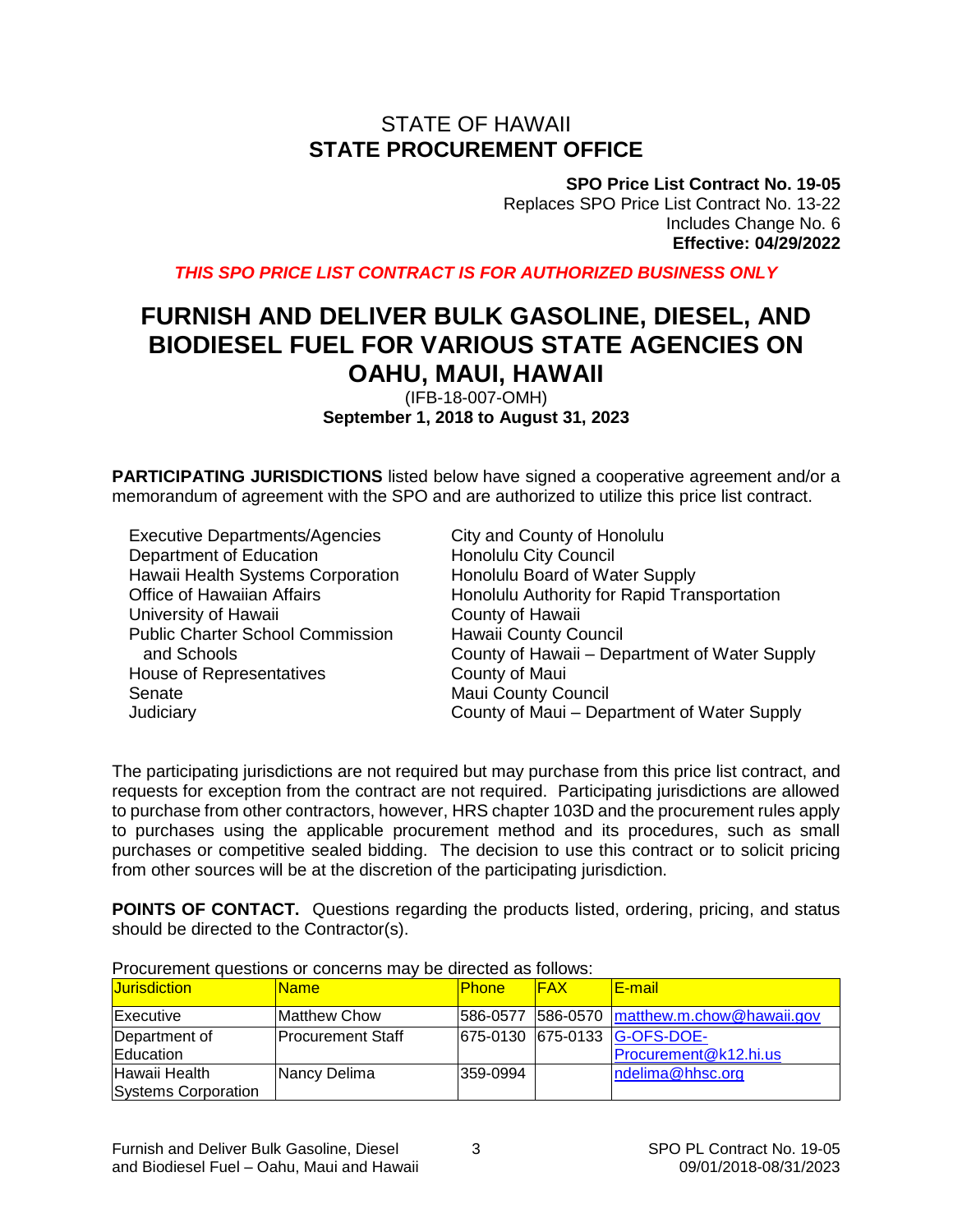<span id="page-4-0"></span>

| <b>Jurisdiction</b>                                       | <b>Name</b>                           | Phone                | <b>FAX</b> | E-mail                                                  |
|-----------------------------------------------------------|---------------------------------------|----------------------|------------|---------------------------------------------------------|
| Office of Hawaiian<br><b>Affairs</b>                      | Christopher Stanley                   | 594-1833             | 594-1865   | chriss@oha.org                                          |
| University of Hawaii                                      | Karlee Hisashima                      | 956-8687             | 956-2093   | karlee@hawaii.edu                                       |
| <b>Public Charter School</b><br>Commission and<br>Schools | Danny Vasconcellos                    | 586-3775             | 586-3776   | danny.vasconcellos@spcsc.ha<br>waii.gov                 |
| House                                                     | <b>Brian Takeshita</b>                | 586-6423             | 586-6401   | takeshita@capitol.hawaii.gov                            |
| Senate                                                    | Carol Taniguchi                       | 586-6720             | 586-6719   | c.taniguchi@capitol.hawaii.gov                          |
| Judiciary                                                 | <b>Tritia Cruz</b>                    | 538-5805             | 538-5802   | tritia.l.cruz@courts.hawaii.gov                         |
| C&C of Honolulu                                           | <b>Procurement Specialist</b>         | 768-5535             | 768-3299   | bfspurchasing@honolulu.gov                              |
| <b>Honolulu City Council</b>                              | Kendall Amazaki, Jr.<br>Nanette Saito | 768-5084<br>768-5085 | 768-5011   | kamazaki@honolulu.gov<br>nsaito@honolulu.gov            |
| Honolulu Board of<br><b>Water Supply</b>                  | <b>Procurement Office</b>             | 748-5071             |            | fn_procurement@hbws.org                                 |
| <b>HART</b>                                               | Dean Matro                            | 768-6246             |            | dean.matro@honolulu.gov                                 |
| County of Hawaii                                          | Diane Nakagawa                        | 961-8440             |            | diane.nakagawa@hawaiicounty.<br>gov                     |
| Hawaii County Council Diane Nakagawa                      |                                       | 961-8231             |            | diane.nakagawa@hawaiicounty.<br>gov                     |
| County of Hawaii-<br>Department of Water<br>Supply        | Ka'iulani Matsumoto                   | 961-8050<br>ext. 224 | 961-8657   | kmatsumoto@hawaiidws.org                                |
| County of Maui                                            | Jared Masuda                          | 463-3816             |            | jared.masuda@co.maui.hi.us                              |
| <b>Maui County Council</b>                                | Marlene Rebugio                       | 270-7838             |            | marlene.rebugio@mauicounty.u<br>$\overline{\mathbf{s}}$ |
| County of Maui-<br>Department of Water<br>Supply          | Kenneth L. Bissen                     | 270-7684             | 270-7136   | ken.bissen@co.maui.hi.us                                |

**USE OF THIS LIST CONTRACT BY NONPROFIT ORGANIZATIONS.** Pursuant to HRS §103D-804, nonprofit organizations with current purchase of service contracts (HRS chapter 103F) have been invited to participate in the SPO price and vendor list contracts.

A listing of these nonprofit organizations is available at the SPO website: [http://spo.hawaii.gov](http://spo.hawaii.gov/). Click on *For Vendors > Non-Profits > Cooperative Purchasing Program > View the list of qualifying nonprofits eligible to participate in cooperative purchasing.*

If a nonprofit wishes to purchase from an SPO price or vendor list contract, the nonprofit must obtain approval from each Contractor (participation must be mutually agreed upon, for example). A Contractor may choose to deny participation by a nonprofit. However, if a nonprofit and Contractor mutually agree to this arrangement, it is understood that the nonprofit will retain its right to purchase from other than an SPO price list contract vendor(s).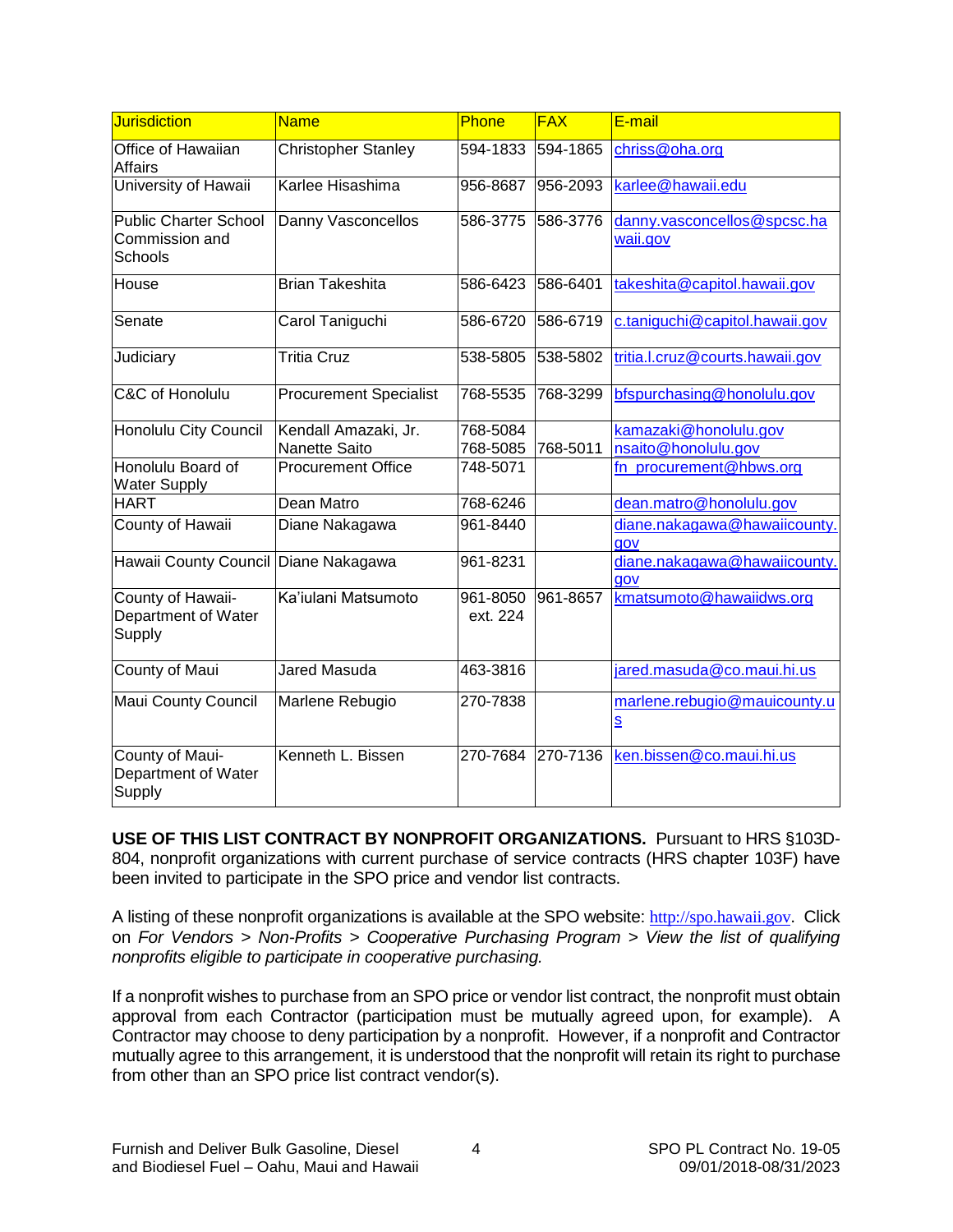<span id="page-5-0"></span>**CONTRACTORS.** The following vendors are authorized to provide Bulk Deliveries of Gasoline and Diesel Fuel on Oahu, Maui, and Hawaii.

**Oahu** - GP Energy Company LLC dba Garlow Petroleum **Maui** - Hawaii Petroleum, LLC **Hawaii** - Hawaii Petroleum, LLC

**VENDOR CODES** for annotation on purchase orders are obtainable from the *Alphabetical Vendor Edit Table* available at your department's fiscal office. Agencies are cautioned that the remittance address on an invoice may be different from the address of the vendor code annotated on the purchase order.

**COMPLIANCE PURSUANT TO HRS §103D-310(c).** Prior to awarding this contract, the SPO verified compliance of the Contractor(s) named in the SPO Price List Contract No. 19-05. *No further compliance verification is required prior to issuing a contract or purchase order when utilizing this contract.*

**PURCHASING CARD (pCard).** The State of Hawaii Purchasing Card (pCard) is not authorized to be utilized on this price list contract.

**PURCHASE ORDERS** may be issued when utilizing this price list contract.

**SPO PRICE LIST CONTRACT NO. 19-05** shall be typed on purchase orders issued against this price list contract and notated on the appropriate transaction document.

**PAYMENTS** are to be made to the remittance address of the Contractor(s). HRS §103-10, HRS, provides that the State shall have thirty (30) calendar days after receipt of invoice or satisfactory completion of the contract to make payment.

**FEDERAL EXCISE TAX.** The State of Hawaii is exempt from the Federal Excise Tax on gasoline and diesel fuel for Oahu, Maui, and Hawaii. The State of Hawaii submits the *Federal Certificate of State or Local Government Use of Diesel Fuel and Gasoline,* or as revised, to GP Energy Company dba Garlow Petroleum and Hawaii Petroleum, LLC.

**PRICE ADJUSTMENT.** Base unit prices are subject to price adjustments. Contractor shall notify the SPO, the cost per gallon change, prior to the effective date. The Contractor is not required to submit price adjustment to the state and county agencies.

**E-10 UNLEADED GASOLINE IN HAWAII.** Gasoline shall meet the specifications for automotive spark-ignition engine fuel as approved by the Measurement Standards Branch of the Hawaii State Department of Agriculture. Currently, Hawaii's gasoline must be E-10 Unleaded which is gasoline containing 10% ethanol. Ethanol, a renewable fuel, is a normal component of today's gasoline. ULSD (Hwy) and ULSD (Off-Hwy) shall meet the specifications for Diesel fuel oils as approved by the Measurement Standards Branch of the Hawaii State Department of Agriculture. The sale, distribution, and transportation of petroleum products specified herein shall comply with all current Federal, State and County laws and ordinances rules and regulations or as revised thereafter.

**DELIVERIES** of gasoline and diesel fuel to various agencies of the State shall be coordinated between the agencies and the Contractor. Agencies shall provide the Contractor with a twentyfour (24) hour notice prior to all bulk deliveries (storage tanks) of gasoline or diesel unless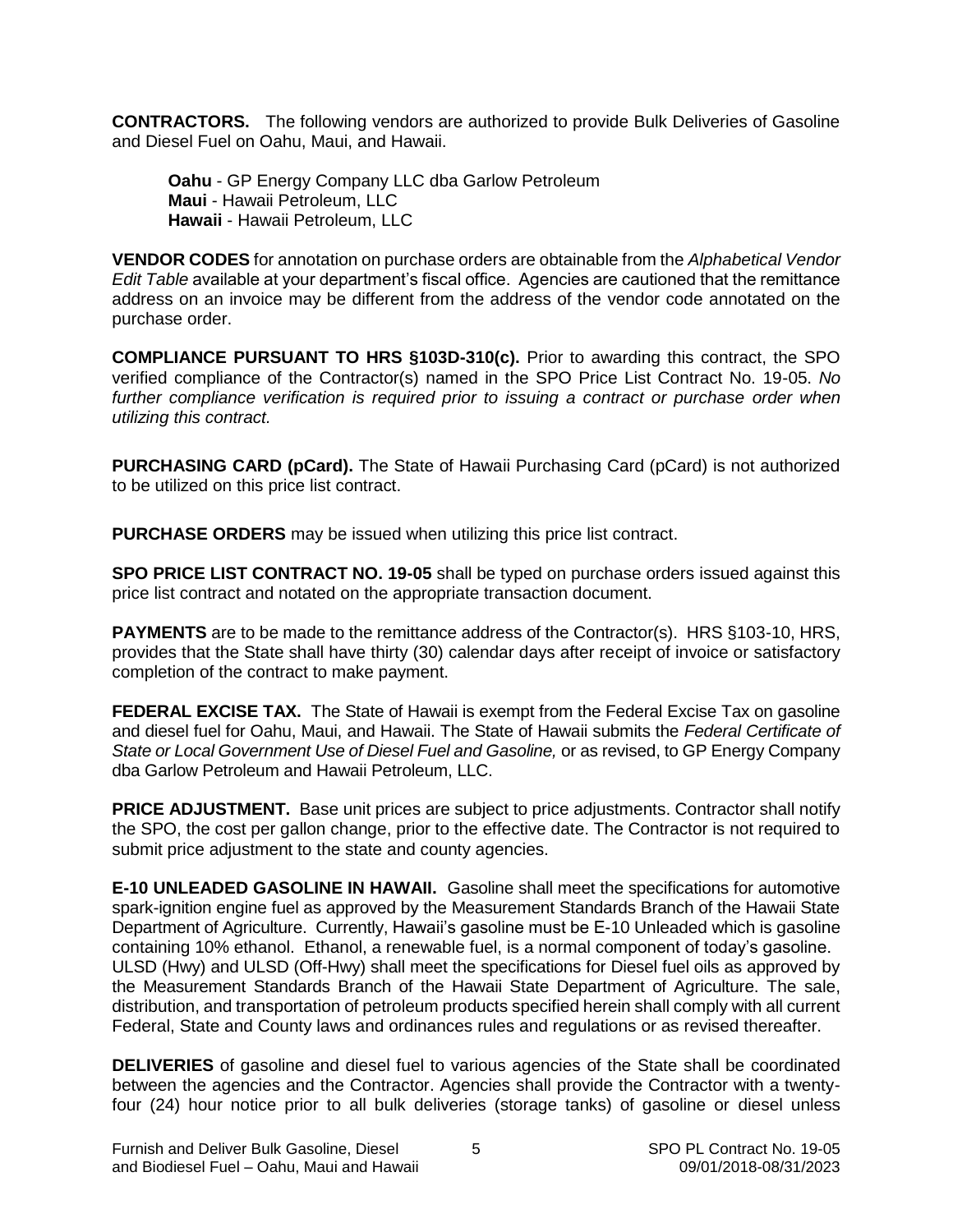<span id="page-6-0"></span>otherwise agreed upon. The Contractor may coordinate a delivery schedule with each user agency that is within the specified delivery days satisfactory to both user and vendor.

Prior to delivery, the Contractor shall contact the appropriate agency to coordinate the delivery arrangements.

The Contractor is required to deliver all items outstanding at the end of the contract period on orders received during the term of the contract.

FAILURE TO DELIVER/PRODUCT SUBSTITUTION. The Contractor shall be obliged to deliver products awarded in accordance with the terms and conditions stated herein. If the Contractor is unable to deliver products under the contract, it shall be the Contractor's responsibility to obtain prior approval of the ordering agency to deliver an acceptable substitute at the contract price quoted. It shall be the Contractor's responsibility to obtain a substitute. In the event a Contractor consistently needs to substitute or refuses to substitute products, the Procurement Officer reserves the right to terminate the contract and/or initiate the debarment process pursuant to HAR § 3-126, Legal and Contractual Remedies.

**GAS AND DIESEL PRICE PER GALLON COST IS AVAILABLE ON THE INTERNET** on the SPO website: [http://spo.hawaii.gov.](http://spo.hawaii.gov/) Click on *Price & Vendor List Contracts* on the home page and click the following title for current pricing:

- 19-05-Oahu
- 19-05-Maui
- 19-05-Hawaii
- 19-05-County of Hawaii

**VENDOR AND PRODUCT EVALUATION.** Form SPO-012, Evaluation: Vendor or Product, for the purpose of addressing concerns on this price list contract, is available to agencies at the SPO website: [http://spo.hawaii.gov.](http://spo.hawaii.gov/) Click on *Forms* on the home page.

**PRICE OR VENDOR LIST CONTRACT AVAILABLE ON THE INTERNET** at the SPO website: [http://spo.hawaii.gov.](http://spo.hawaii.gov/) Click on *Price & Vendor List Contracts* on the home page.

**ORDERING.** During the period of this contract, State and County agencies may order bulk gasoline diesel, and biodiesel fuel on an as-needed basis. Agencies may not require topping off of fuel tanks. The Contractors shall honor all orders received during the contract period and deliver per the contract terms and within the required delivery time.

**BASE UNIT PRICES** include delivery to destination and all other costs incurred, except the following applicable taxes:

1. The State General Excise Tax (GET) and County Surcharge shall not exceed the following rate if the contractor elects to pass the charges to its customers.

| County          | County<br><b>Surcharge</b><br><b>Tax Rate</b> | <b>State</b><br><b>GET</b> | <b>Max Pass-</b><br><b>On Tax Rate</b> | <b>Expiration of</b><br><b>Surcharge Tax Rate</b> |
|-----------------|-----------------------------------------------|----------------------------|----------------------------------------|---------------------------------------------------|
| C&C of Honolulu | $0.50\%$                                      | 4.0%                       | 4.7120%                                | 12/31/2030                                        |
| Hawaii          | 0.25%                                         | 4.0%                       | 4.7120%                                | 12/31/2030                                        |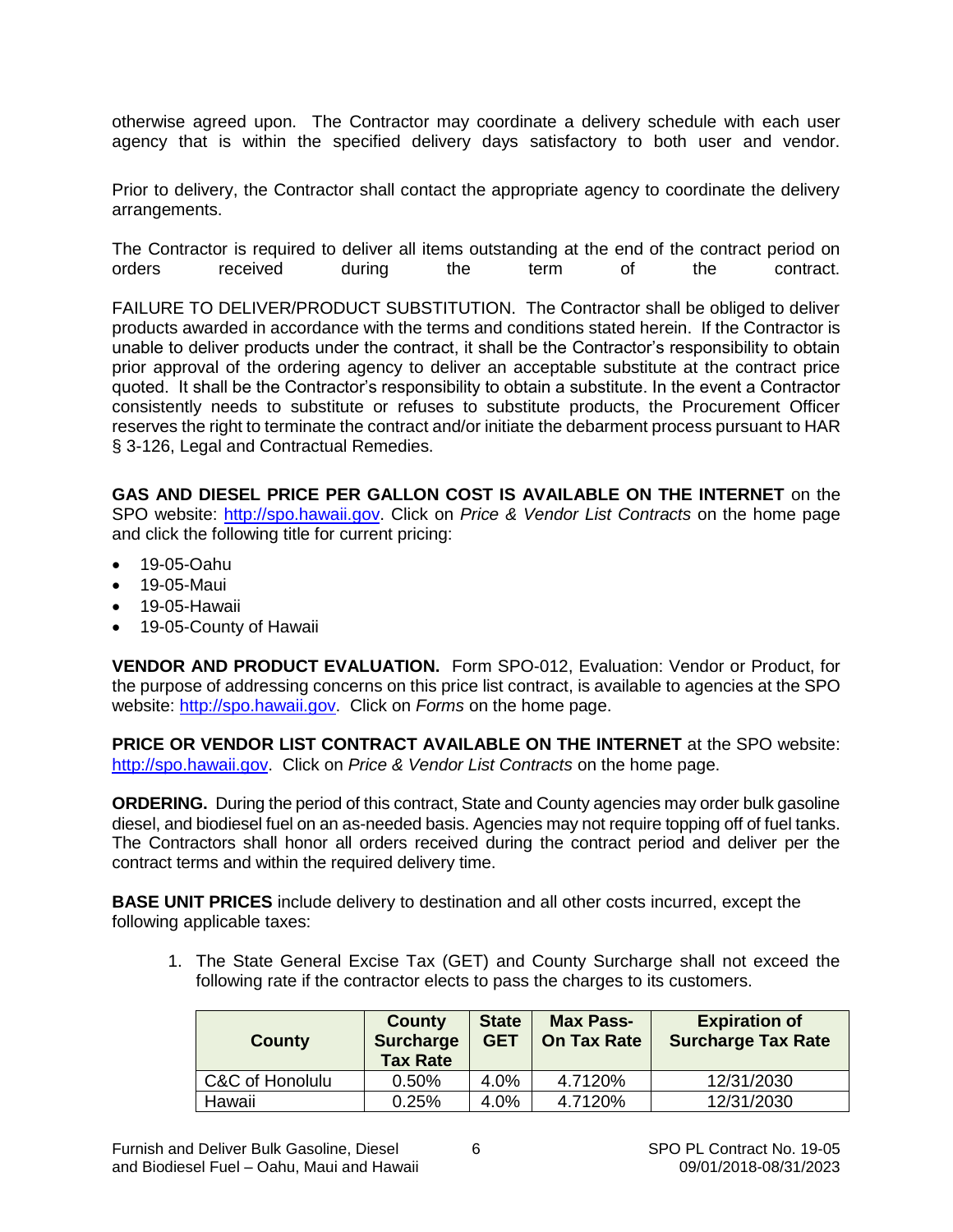<span id="page-7-0"></span>

| County of Maui<br>$0.0\%$<br>(including Molokai & Lanai) | 4.0% | 4.1666% | No county surcharge |
|----------------------------------------------------------|------|---------|---------------------|
|----------------------------------------------------------|------|---------|---------------------|

The GET or use tax and county surcharge may be added to the invoice as a separate line item and shall not exceed the current max pass-on tax rate.

County surcharges on State General Excise (GE) Tax or Use Tax may be visibly passed on but are not required. For more information on county surcharges and the max pass-on tax rate, please visit the Department of Taxation's website at [http://tax.hawaii.gov/geninfo/countysurcharge.](http://tax.hawaii.gov/geninfo/countysurcharge)

- 2. The GET shall be computed only on the Unit Bid Price or subsequently adjusted Unit Bid Price, hereinafter referred to as *Adjusted Price*, excluding the Federal Excise Tax (FET), State and County fuel oil taxes and all other applicable taxes.
- 3. State and County fuel taxes as applicable to the appropriate County; and
- 4. Federal LUST Tax; and
- 5. Hawaii Environmental Response Tax; and
- 6. Federal Oil Spillage Tax.
- 7. All gasoline and diesel fuel purchases from this price list contract are exempt from the FET. The FET tax shall not appear on the agency's invoice.

The Contractor shall list on the invoice the above taxes as separate line items to the base unit prices.

#### **CHANGE REQUEST.**

**Type of Fuel Change**. The State may request to change the type of fuel currently listed in this IFB provided the contractor and the State agrees to the BBP per gallon based on the fuel tank location and estimated gallons usage. Such changes shall be made only upon contract amendment from the State Procurement Office. All terms and conditions listed in this IFB shall apply to the BBP per gallon.

**Add or Remove an Agency Fuel Tank Location**. The State may request to add or remove a fuel tank at the location(s) listed in this IFB or add a fuel tank(s) at a new location provided the contractor and the State agrees to the BBP per gallon based on the new tank location and estimated gallons usage. Such changes shall be made only upon contract amendment from the State Procurement Office. All terms and conditions listed in this IFB shall apply to the BBP per gallon.

Agency shall email the Executive Jurisdiction with the following information:

- 1. Address
- 2. Is the tank above ground or below ground
- 3. Frequency of Delivery
- 4. Type of Gasoline
- 5. Tank size
- 6. Start date for delivery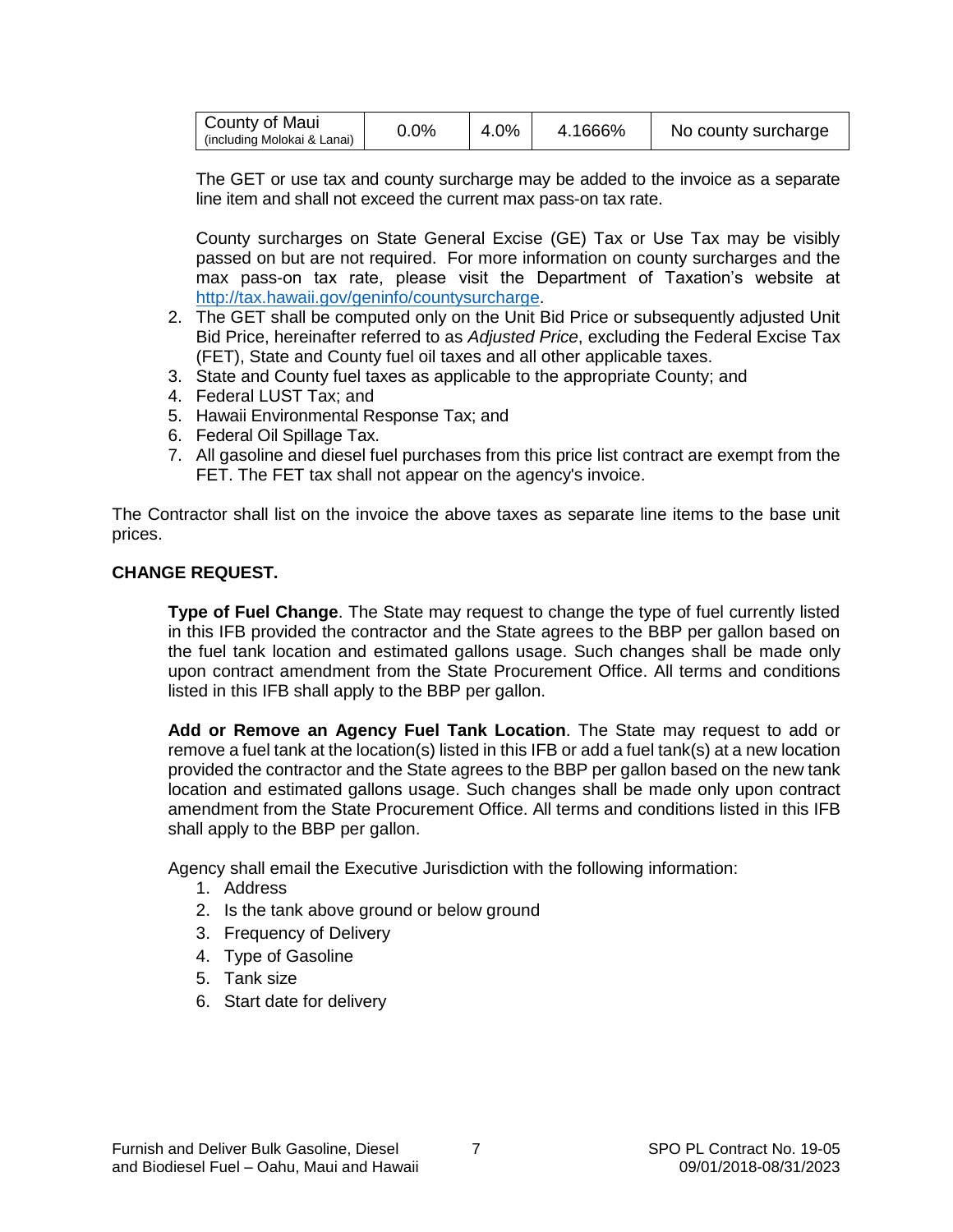# **CONTRACTOR INFORMATION - OAHU**

<span id="page-8-0"></span>

| <b>Contractor:</b><br><b>Contact Information:</b> | GP Energy Company LLC dba Garlow Petroleum<br>Name: Joe Lovan |  |  |
|---------------------------------------------------|---------------------------------------------------------------|--|--|
|                                                   | Phone: (808) 836-1957                                         |  |  |
|                                                   | Fax: (808) 833-5825                                           |  |  |
|                                                   | E-mail: joe@garlowpetroleum.com                               |  |  |
| <b>Vendor Code:</b>                               | 348251-01                                                     |  |  |
| Correspondence &                                  | GP Energy Company LLC dba Garlow Petroleum                    |  |  |
| <b>Remittance Address:</b>                        | 707 Kakoi Street                                              |  |  |
|                                                   | Honolulu, HI 96819                                            |  |  |

### **BULK TANK SPECIFICATIONS - OAHU**

| <b>Board of Water Supply</b>                                                                                               |
|----------------------------------------------------------------------------------------------------------------------------|
| #26, Kalihi Corporation Yard<br>2442 Kini Place, Honolulu<br>Below, Tank Capacity: 6000 gallons, Regular 87                |
| #26, Kalihi Corporation Yard<br>2442 Kini Place, Honolulu<br>Below, Tank Capacity: 2500 gallons, ULSD (Highway)            |
| #27, Manana Corporation Yard<br>1000 Makolu Street, Pearl City<br>Above, Tank Capacity: 1000 gallons, ULSD (Off-Highway)   |
| #27, Manana Corporation Yard<br>1000 Makolu Street, Pearl City<br>Trailer Tank, Tank Capacity: 900 gallons, ULSD (Highway) |
| #28, Beretania Courtyard<br>630 South Beretania Street, Honolulu<br>Above, Tank Capacity: 6000 gallons, ULSD (Off-Highway) |
| <b>Department of Accounting and General Services</b>                                                                       |
| #1, Automotive Management Division<br>869-A Punchbowl Street, Honolulu<br>Below, Tank Capacity: 6000 gallons, Regular 87   |
| #2, Central Services Division<br>729-Kakoi Street, Honolulu<br>Below, Tank Capacity: 6000 gallons, Regular 87              |
| #3, Stadium Authority<br>99-500 Salt Lake Blvd., Honolulu<br>Above, Tank Capacity: 500 gallons, Regular 87                 |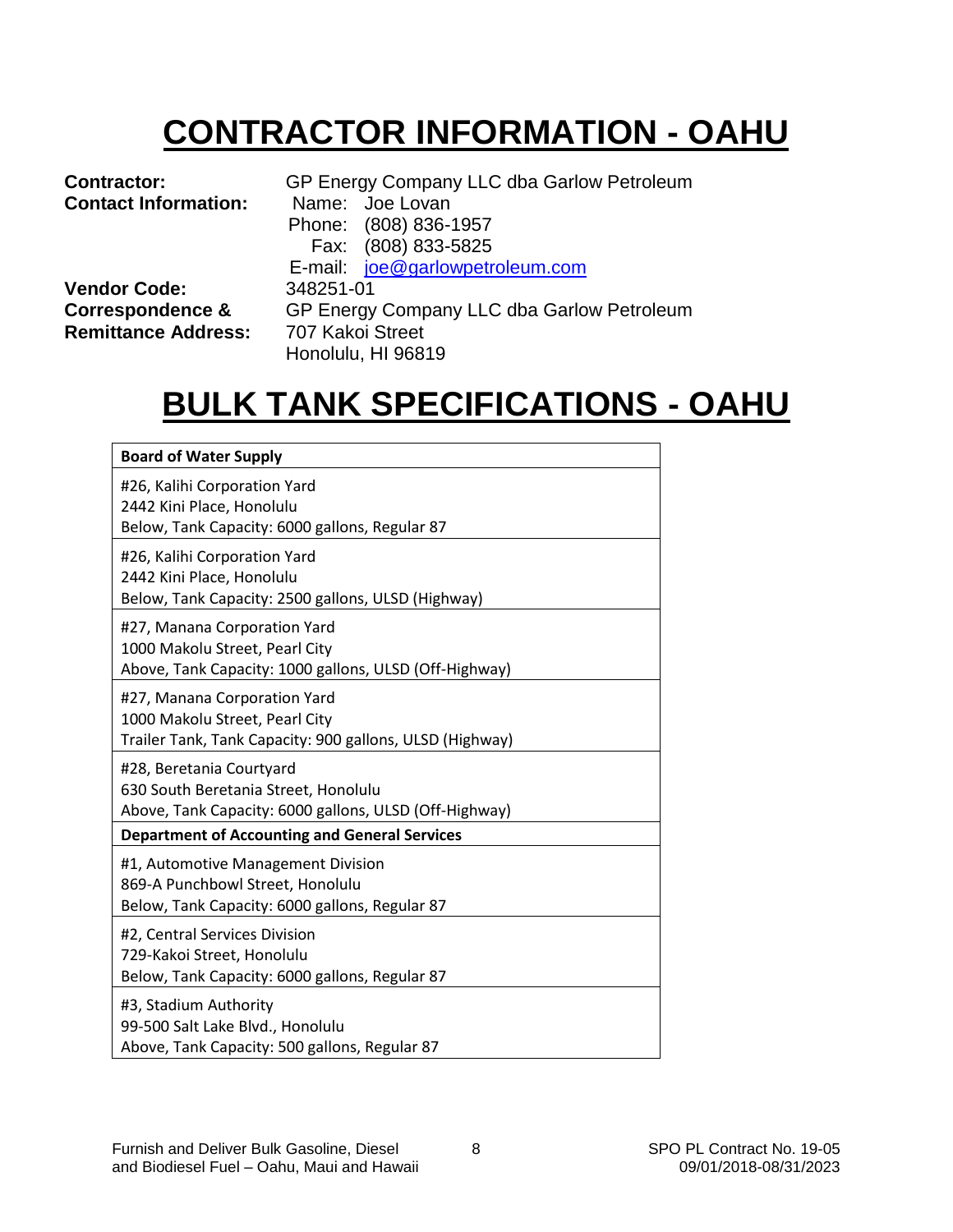| #3, Stadium Authority<br>99-500 Salt Lake Blvd., Honolulu<br>Above, Tank Capacity: 500 gallons, ULSD (Off-Highway)<br><b>Department of Agriculture</b> |
|--------------------------------------------------------------------------------------------------------------------------------------------------------|
| #23, Agribusiness Development Corporation<br>65-1155 Kaukonahua Road, Waialua<br>Above, Tank Capacity: 10000 gallons, ULSD (Off-Highway)               |
| <b>Department of Defense</b>                                                                                                                           |
| #21, Hawaii Emergency Management Agency<br><b>EOC Birkhimer Tunnel, Diamond Head</b><br>Below, Tank Capacity: 6000 gallons, ULSD (Off-Highway)         |
| #21, Hawaii Emergency Management Agency<br>EOC Birkhimer Tunnel, Diamond Head, 3949 Diamond Head Road<br>Above, Tank Capacity: 500 gallons, Regular 87 |
| <b>Department of Health</b>                                                                                                                            |
| #13, Hawai State Hospital<br>45-710 Keahalea Road, Kaneohe<br>Below, Tank Capacity: 4000 gallons, ULSD (Off-Highway)                                   |
| #13, Hawai State Hospital<br>45-710 Keahalea Road, Kaneohe<br>Below, Tank Capacity: 700 gallons, ULSD (Off-Highway)                                    |
| #21, State Laboratories<br>2725 Waimano Home Road, Pearl City<br>Below, Tank Capacity: 2500 gallons, ULSD (Off-Highway)                                |
| <b>Department of Public Safety</b>                                                                                                                     |
| #4, Halawa Correctional Services<br>99-902 Moanalua Road, Aiea<br>Above, Tank Capacity: 1000 gallons, Regular 87                                       |
| #4, Halawa Correctional Services<br>99-902 Moanalua Road, Aiea<br>Above, Tank Capacity: 10000 gallons, ULSD (Off-Highway)                              |
| #4, Halawa Correctional Services<br>99-902 Moanalua Road, Aiea<br>Below, Tank Capacity: 650 gallons, ULSD (Off-Highway)                                |
| #5, Oahu Community Correctional Center<br>2199 Kamehameha Highway, Honolulu<br>Above, Tank Capacity: 300 gallons, ULSD (Off-Highway)                   |
| #5, Oahu Community Correctional Center<br>2199 Kamehameha Highway, Honolulu<br>Above, Tank Capacity: 1000 gallons, ULSD (Off-Highway)                  |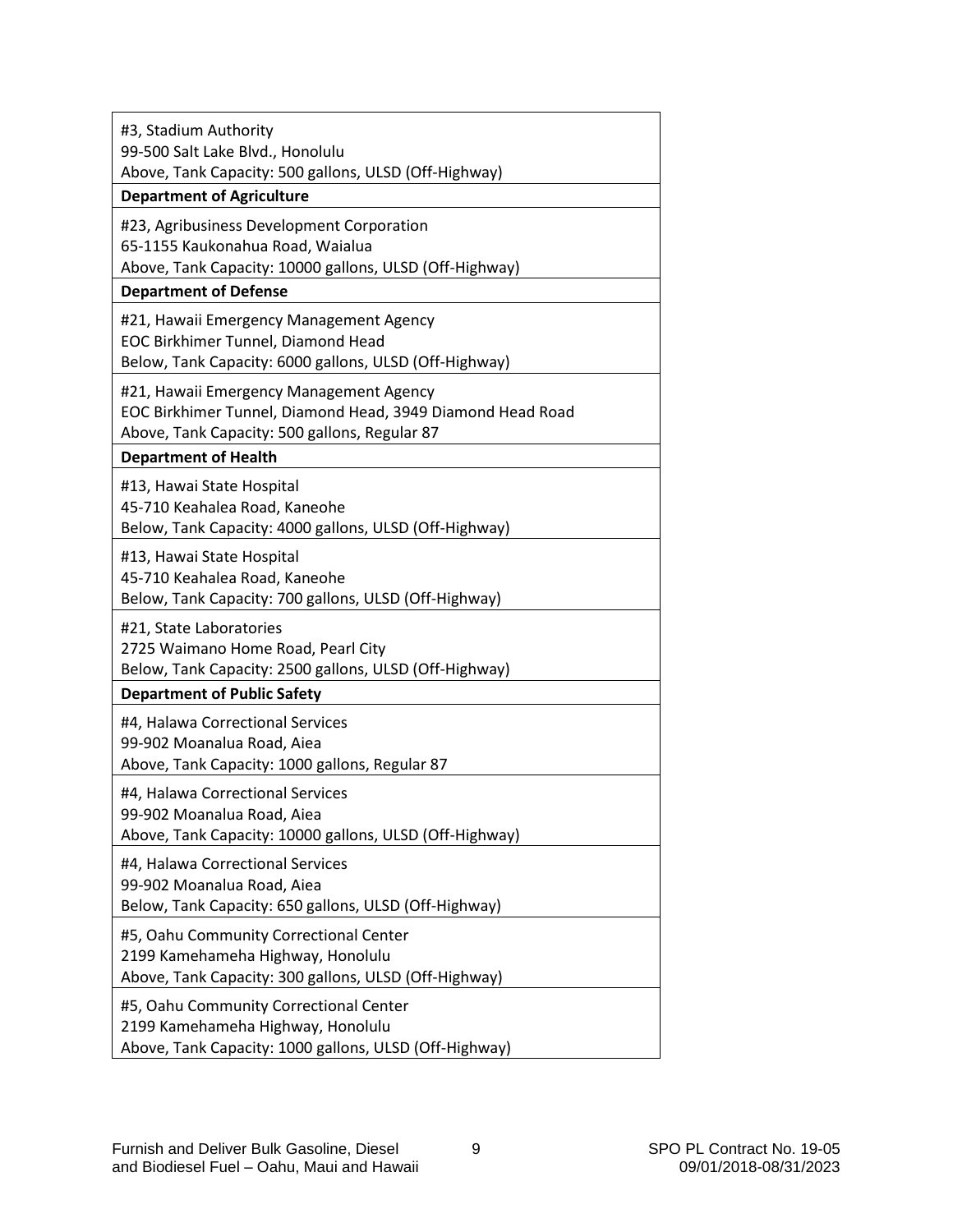| #6, Waiawa Correctional Facility<br>94-560 Kamehameha Hwy, Waipahu<br>Above, Tank Capacity: 200 gallons, ULSD (Off-Highway)                       |
|---------------------------------------------------------------------------------------------------------------------------------------------------|
| #6, Waiawa Correctional Facility<br>94-560 Kamehameha Hwy, Waipahu<br>Above, Tank Capacity: 350 gallons, ULSD (Off-Highway)                       |
| <b>Department of Transportation</b>                                                                                                               |
| #7, Airports Division<br>2919 Aolele Street, Honolulu<br>Below, Tank Capacity: 2500 gallons, Regular 87                                           |
| #7, Airports Division<br>2919 Aolele Street, Honolulu<br>Below, Tank Capacity: 2500 gallons, ULSD (Highway)                                       |
| #8, Airports Division<br>68-760 Farrington Hwy, Wailua - Dillingham Field<br>Above, Tank Capacity: 500 gallons, Regular 87                        |
| #8, Airports Division<br>68-760 Farrington Hwy, Wailua - Dillingham Field<br>Above, Tank Capacity: 500 gallons, ULSD (Off-Highway)                |
| #9, Airports Division<br>Building 1755, Midway Rd., Kapolei - Kalaeloa Airport Fire Station<br>Above, Tank Capacity: 1000 gallons, Regular 87     |
| #9, Airports Division<br>Building 1755, Midway Rd., Kapolei - Kalaeloa Airport Fire Station<br>Above, Tank Capacity: 1000 gallons, ULSD (Highway) |
| #10, Harbors Division<br>48 Sand Island Road, Honolulu<br>Below, Tank Capacity: 2300 gallons, Regular 87                                          |
| #10, Harbors Division<br>48 Sand Island Road, Honolulu<br>Below, Tank Capacity: 2600 gallons, Regular 87                                          |
| #10, Harbors Division<br>48 Sand Island Road, Honolulu<br>Below, Tank Capacity: 2300 gallons, ULSD (Highway)                                      |
| #11, Harbors Division<br>727 Kakoi Street, Honolulu<br>Below, Tank Capacity: 8000 gallons, Regular 87                                             |
| #11, Harbors Division<br>727 Kakoi Street, Honolulu<br>Below, Tank Capacity: 8000 gallons, ULSD (Highway)                                         |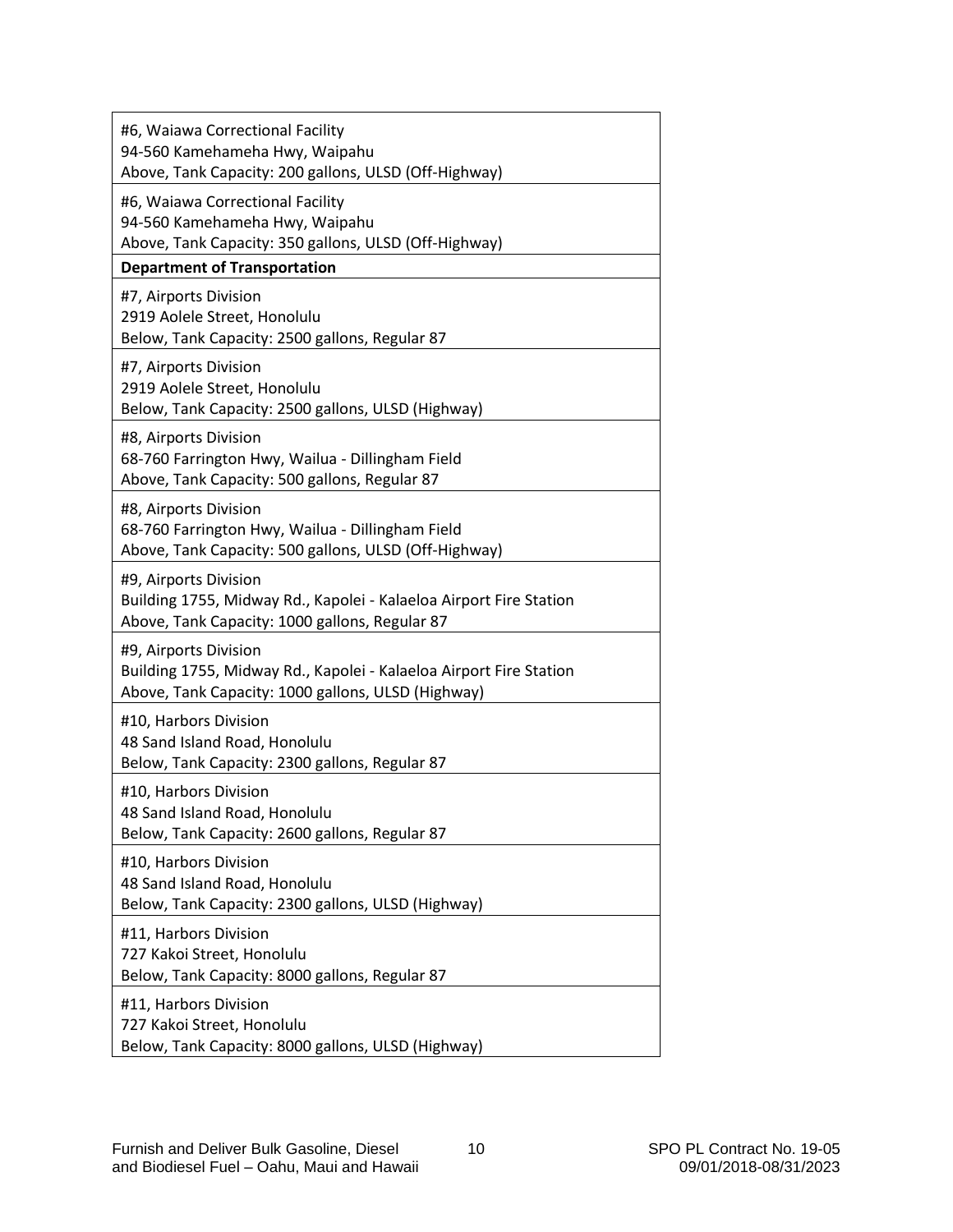| #12, Highways Division<br>H-3 Tunnels, Halawa Side<br>Below, Tank Capacity: 2800 gallons, ULSD (Off-Highway)<br><b>HHSC</b>                                                           |
|---------------------------------------------------------------------------------------------------------------------------------------------------------------------------------------|
| #24, Maluhia<br>1027 Hala Drive, Honolulu<br>Above, Tank Capacity: 1700 gallons, ULSD (Off-Highway)                                                                                   |
| #25, Leahi Hospital<br>3675 Kilauea Avenue, Honolulu<br>Above, Tank Capacity: 3000 gallons, ULSD (Off-Highway)                                                                        |
| <b>University of Hawaii</b>                                                                                                                                                           |
| #14, Transportation Fleet Services<br>2027 East West Road, Honolulu<br>Above, Tank Capacity: 2000 gallons, Regular 87                                                                 |
| #14, Transportation Fleet Services<br>2027 East West Road, Honolulu<br>Above, Tank Capacity: 1000 gallons, Regular 87 & ULSD (Highway) - Split<br>Tank                                |
| #15, Poamoho Experiment Station<br>65-602 Kaukonohua, Waialua<br>Above, Tank Capacity: 750 gallons, Regular 87                                                                        |
| #15, Poamoho Experiment Station<br>65-602 Kaukonohua, Waialua<br>Above, Tank Capacity: 750 gallons, ULSD (Off-Highway)                                                                |
| #16, Waimanalo Experimental Station<br>41-698 Ahiki Street, Waimanalo<br>Above, Tank Capacity: 700 gallons, Regular 87                                                                |
| #16, Waimanalo Experimental Station<br>41-698 Ahiki Street, Waimanalo<br>Above, Tank Capacity: 700 gallons, ULSD (Off-Highway)                                                        |
| #17, Cancer Center<br>1236 Lauhala Street, Honolulu<br>Above, Tank Capacity: 600 gallons, ULSD (Off-Highway)                                                                          |
| #18, John Burns School of Medicine<br>651 Ilalo Street<br>Above, Tank Capacity: 5200 gallons, ULSD (Off-Highway)                                                                      |
| #19, Keller Hall<br>2565 McCarthy Hall, Honolulu - Parking Lot between Kennedy Theatre and<br>the Physical Science Building<br>Above, Tank Capacity: 3000 gallons, ULSD (Off-Highway) |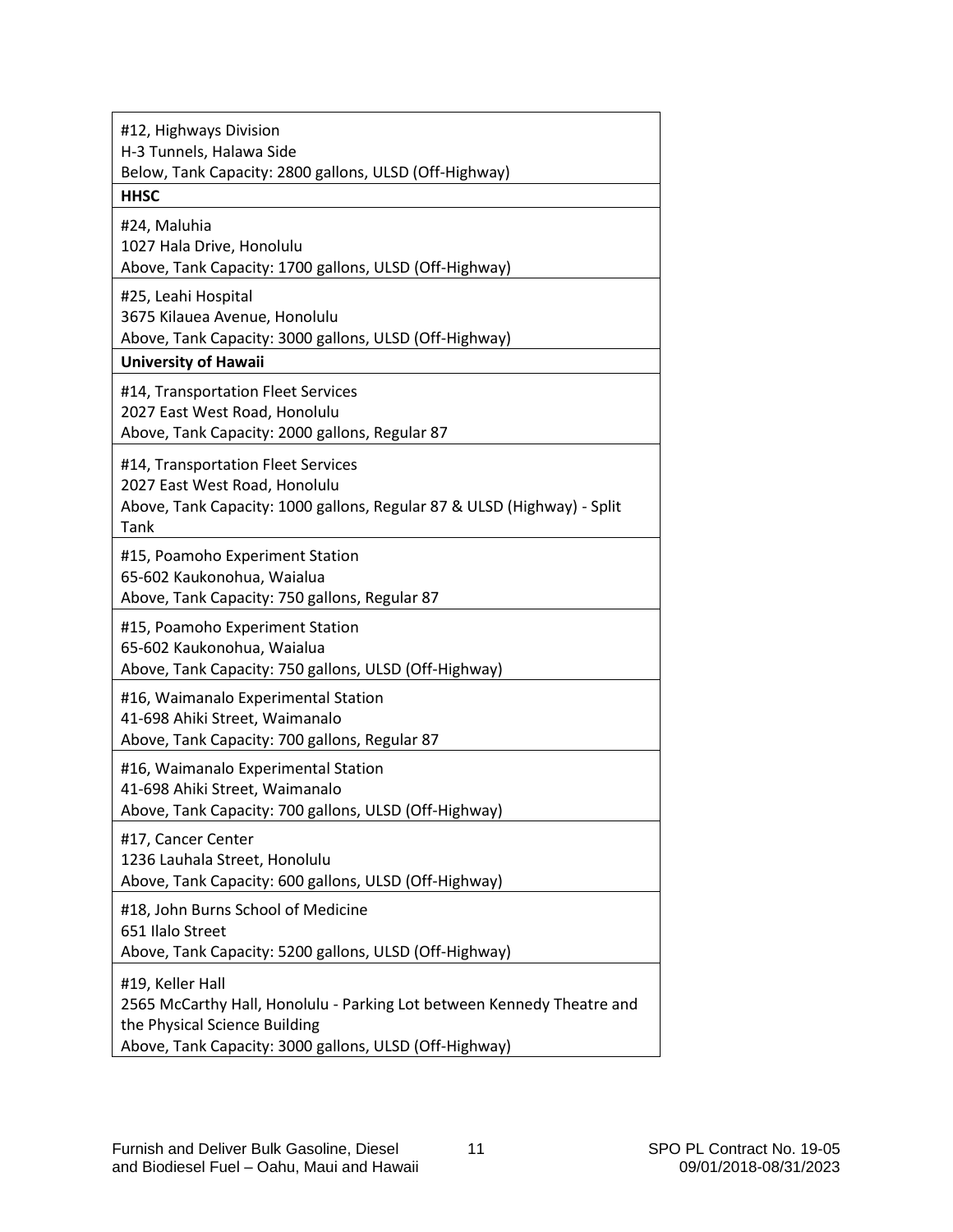#20, UH Manoa IT Center 2520 Correa Road, Honolulu Above, Tank Capacity: 12000 gallons, ULSD (Off-Highway)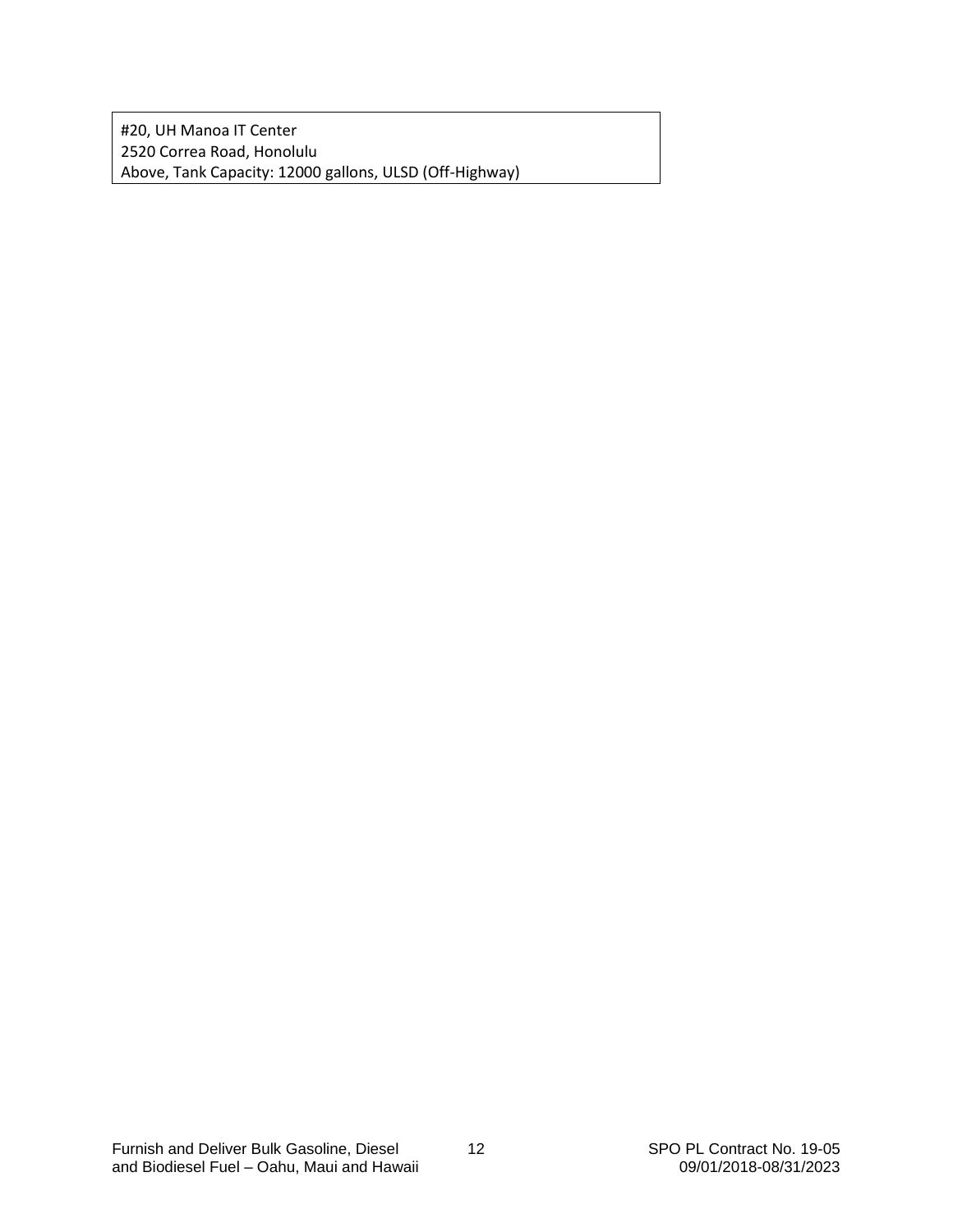## **CONTRACTOR INFORMATION - MAUI**

<span id="page-13-0"></span>

| <b>Contractor:</b>          | Hawaii Petroleum, LLC            |  |  |
|-----------------------------|----------------------------------|--|--|
| <b>Contact Information:</b> | Name:   Benton You               |  |  |
|                             | (808) 329-1862<br>Phone:         |  |  |
|                             | (808) 326-2755<br>Fax:           |  |  |
|                             | E-mail: byou@hawaiipetroleum.com |  |  |
| <b>Vendor Code:</b>         | 245703-00                        |  |  |
| <b>Correspondence &amp;</b> | Hawaii Petroleum, LLC            |  |  |
| <b>Remittance Address:</b>  | 385 Hukilike Street, Suite 101   |  |  |
|                             | Kahului, HI 96732                |  |  |

## **BULK TANK SPECIFICATIONS - MAUI**

| <b>Department of Land and Natural Resources</b>                                                                                              |
|----------------------------------------------------------------------------------------------------------------------------------------------|
| #1, DFAW Baseyard<br>685 Haleakala Hwy., Kahului<br>Above, Tank Capacity: 2250 gallons, Regular 87                                           |
| #1, DFAW Baseyard<br>685 Haleakala Hwy., Kahului<br>Above, Tank Capacity: 750 gallons, ULSD (Highway)<br><b>Department of Transportation</b> |
| #2, Highways Division<br>650 Palapala Drive, Kahului<br>Above, Tank Capacity: 2000 gallons, Regular 87                                       |
| #2, Highways Division<br>650 Palapala Drive, Kahului<br>Above, Tank Capacity: 2000 gallons, B20 Biodiesel                                    |
| #3, Highways Division<br>13385 Hana Highway, Keanae<br>Above, Tank Capacity: 500 gallons, Regular 87                                         |
| #3, Highways Division<br>13385 Hana Highway, Keanae<br>Above, Tank Capacity: 500 gallons, ULSD (Highway)                                     |
| #4, Airports Division<br>Kahului Airport Baseyard, Kahului<br>Below, Tank Capacity: 6000 gallons, Regular 87                                 |
| #4, Airports Division<br>Kahului Airport Baseyard, Kahului<br>Below, Tank Capacity: 6000 gallons, ULSD (Highway)                             |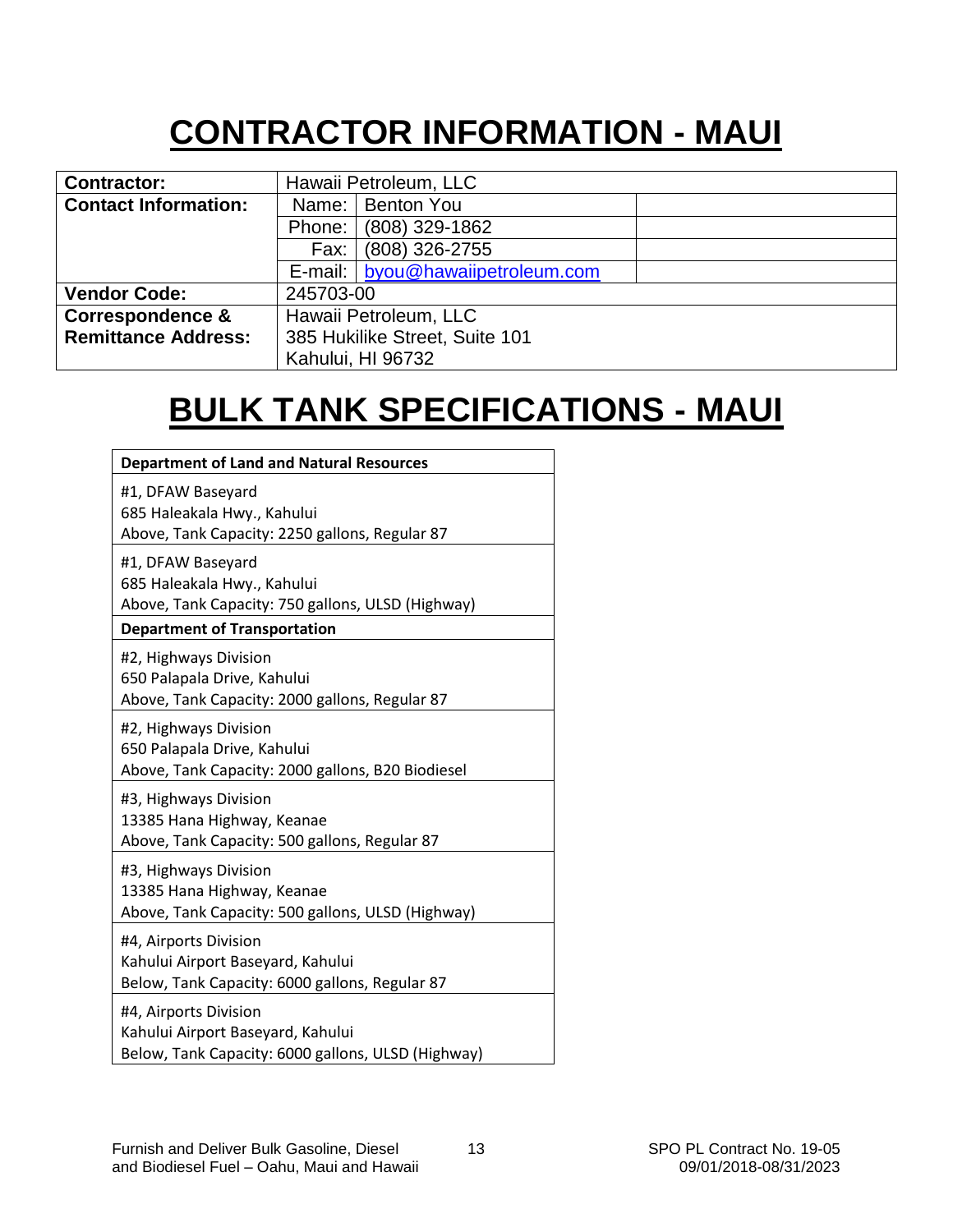| #4, Airports Division<br>Kahului Airport Baseyard, Kahului<br>Above, Tank Capacity: 10000 gallons, ULSD (Off-Highway)                   |
|-----------------------------------------------------------------------------------------------------------------------------------------|
| #4, Airports Division<br>Kahului Airport Baseyard, Kahului<br>Below, Tank Capacity: 6000 gallons, B20 Biodiesel                         |
| #5, Airports Division<br>Kapalua Airport<br>Above, Tank Capacity: 500 gallons, Regular 87                                               |
| #5, Airports Division<br>Kapalua Airport<br>Above, Tank Capacity: 500 gallons, ULSD (Off-Highway)                                       |
| #6, Airports Division<br>Hana Airport, Alalele Street, Hana, Maui<br>Above, Tank Capacity: 500 gallons, Regular 87                      |
| #6, Airports Division<br>Hana Airport, Alalele Street, Hana, Maui<br>Above, Tank Capacity: 500 gallons, ULSD (Off-Highway)              |
| <b>University of Hawaii</b>                                                                                                             |
| #7, College of Tropical Agriculture & Human Resources<br>209 Mauna Place, Kula<br>Above, Tank Capacity: 550 gallons, Regular 87         |
| #7, College of Tropical Agriculture & Human Resources<br>209 Mauna Place, Kula<br>Above, Tank Capacity: 200 gallons, ULSD (Off-Highway) |
| #8, Institute for Astronomy<br>24 Lower Kula Road, Kula<br>Above, Tank Capacity: 1000 gallons, Regular 87                               |
| #9, UH Astronomy<br>Haleakala Observatories, Haleakala Summit<br>Above, Tank Capacity: 1500 gallons, ULSD (Off-Highway)                 |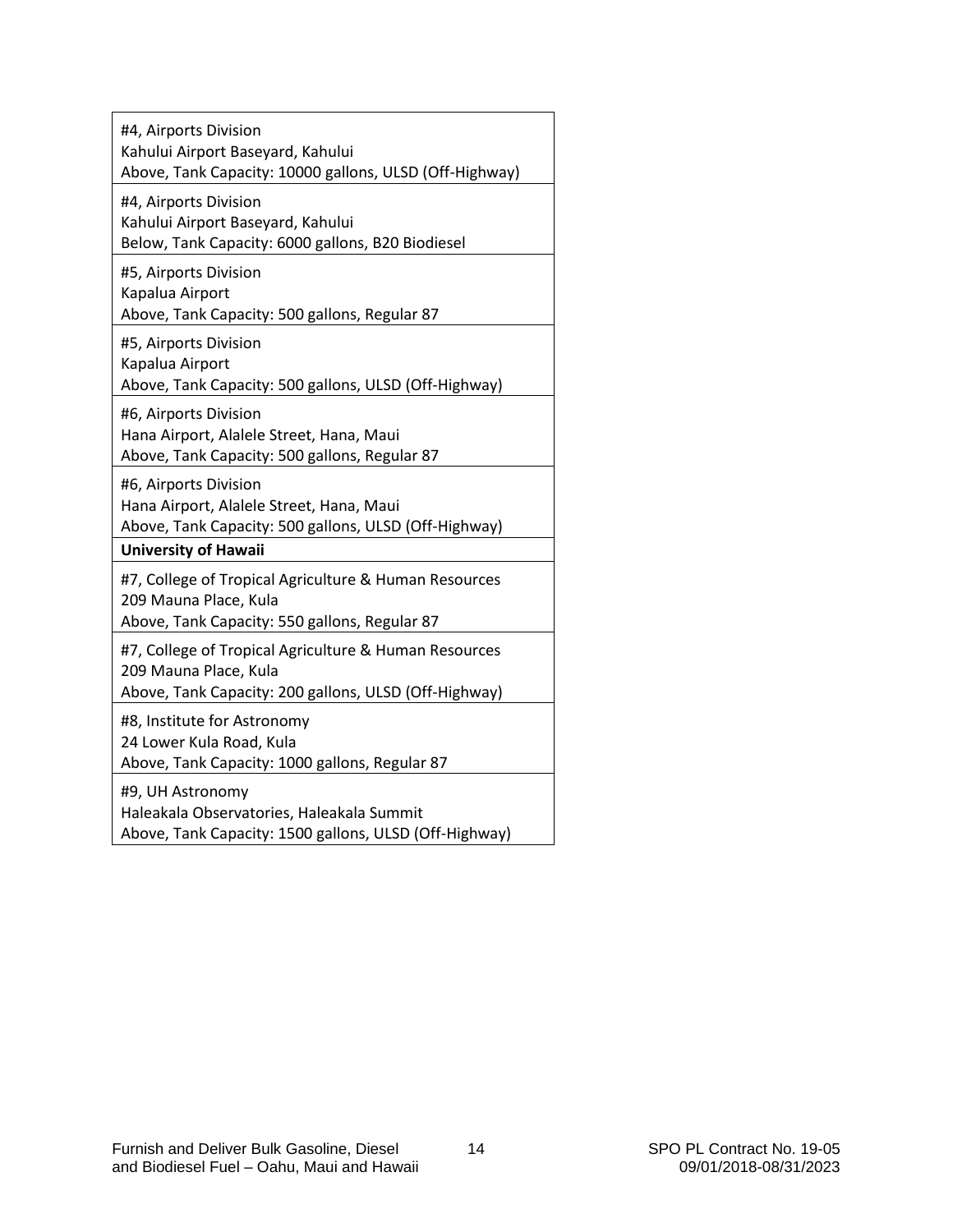# **CONTRACTOR INFORMATION - HAWAII**

<span id="page-15-0"></span>

| <b>Contractor:</b>          | Hawaii Petroleum, LLC            |
|-----------------------------|----------------------------------|
| <b>Contact Information:</b> | Name:   Benton You               |
|                             | (808) 329-1862<br>Phone:         |
|                             | (808) 326-2755<br>Fax:           |
|                             | E-mail: byou@hawaiipetroleum.com |
| <b>Vendor Code:</b>         | 245703-00                        |
| <b>Correspondence &amp;</b> | Hawaii Petroleum, LLC            |
| <b>Remittance Address:</b>  | 385 Hukilike Street, Suite 101   |
|                             | Kahului, HI 96732                |

## **BULK TANK SPECIFICATIONS - HAWAII**

| Department of Business Economic, Development and Tourism                                                                                                          |
|-------------------------------------------------------------------------------------------------------------------------------------------------------------------|
| #12, Natural Energy Lab of Hawaii Authority<br>Keahole Pt. Kailua-Kona, 73-4460 Queen Kaahumanu Highway<br>Above, Tank Capacity: 500 gallons, Regular 87          |
| #12, Natural Energy Lab of Hawaii Authority<br>Keahole Pt. Kailua-Kona, 73-4460 Queen Kaahumanu Highway<br>Above, Tank Capacity: 500 gallons, ULSD (Off-Highway)  |
| #12, Natural Energy Lab of Hawaii Authority<br>Keahole Pt. Kailua-Kona, 73-4460 Queen Kaahumanu Highway<br>Above, Tank Capacity: 4000 gallons, ULSD (Off-Highway) |
| #12, Natural Energy Lab of Hawaii Authority<br>Keahole Pt. Kailua-Kona, 73-4460 Queen Kaahumanu Highway<br>Above, Tank Capacity: 165 gallons, ULSD (Off-Highway)  |
| <b>Department of Land and Natural Resources</b>                                                                                                                   |
| #1, Forestry and Wildlife                                                                                                                                         |
| 19 E. Kawili Street, Hilo<br>Above, Tank Capacity: 4000 gallons, Premium 92                                                                                       |
| #1, Forestry and Wildlife<br>19 E. Kawili Street, Hilo<br>Above, Tank Capacity: 250 gallons, Regular 87                                                           |
| #1, Forestry and Wildlife<br>19 E. Kawili Street, Hilo<br>Above, Tank Capacity: 2000 gallons, ULSD (Highway)                                                      |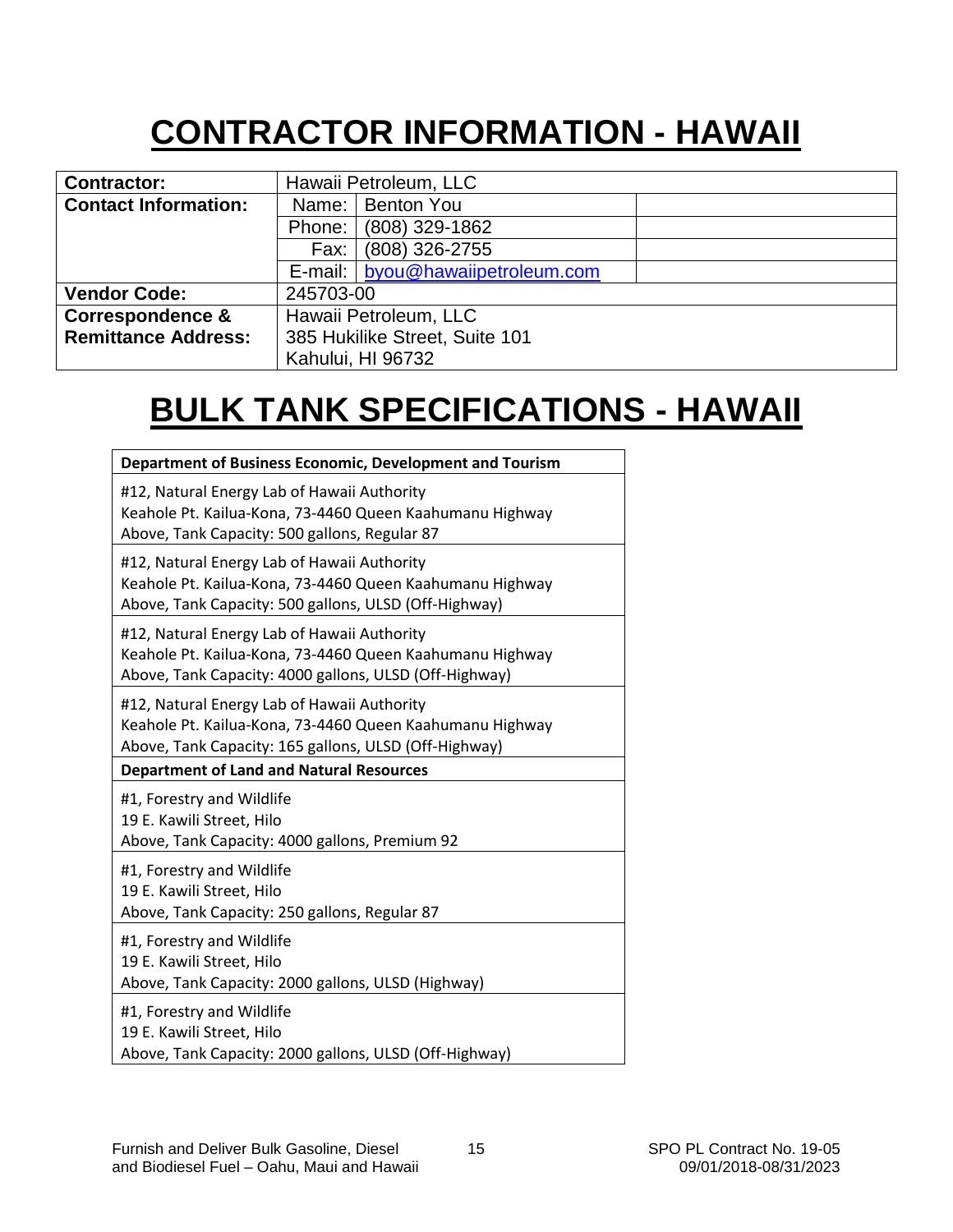| #1, Forestry and Wildlife<br>19 E. Kawili Street, Hilo<br>Above, Tank Capacity: 1000 gallons, B20 Biodiesel                                         |
|-----------------------------------------------------------------------------------------------------------------------------------------------------|
| #2, Forestry and Wildlife - Kamuela Nursery<br>66-1220A Lalamilo Road, Kamuela<br>Above, Tank Capacity: 500 gallons, Premium 92                     |
| #2, Forestry and Wildlife - Kamuela Nursery<br>66-1220A Lalamilo Road, Kamuela<br>Above, Tank Capacity: 500 gallons, ULSD (Off-Highway)             |
| <b>Department of Public Safety</b>                                                                                                                  |
| #3, Kulani Correctional Facility<br>Youth Challenge Academy, HC-01, Stainback Hwy, Hilo<br>Above, Tank Capacity: 6000 gallons, Regular 87           |
| #3, Kulani Correctional Facility<br>Youth Challenge Academy, HC-01, Stainback Hwy, Hilo<br>Above, Tank Capacity: 6000 gallons, ULSD (Highway)       |
| <b>Department of Transportation</b>                                                                                                                 |
| #4, Airports Division<br><b>Hilo International Airport</b><br>Above, Tank Capacity: 1000 gallons, Regular 87                                        |
| #4, Airports Division<br><b>Hilo International Airport</b><br>Above, Tank Capacity: 500 gallons, ULSD (Highway)                                     |
| #4, Airports Division<br><b>Hilo International Airport</b><br>Above, Tank Capacity: 2000 gallons, ULSD (Off-Highway)                                |
| #4, Airports Division<br>Hilo International Airport<br>Above, Tank Capacity: 500 gallons, B20 Biodiesel                                             |
| #4, Hilo International Airport<br>Airport Rescue Fire Fighting (ARFF)<br>Above, Tank Capacity: 500 gallons, Regular 87                              |
| #4, Hilo International Airport<br>Airport Rescue Fire Fighting (ARFF)<br>Above, Tank Capacity: 4000 gallons, ULSD (Highway)                         |
| #5, Airports Division<br>Maintenance Baseyard, Kailua-Kona, Keahole-Kona International<br>Airport<br>Above, Tank Capacity: 2000 gallons, Regular 87 |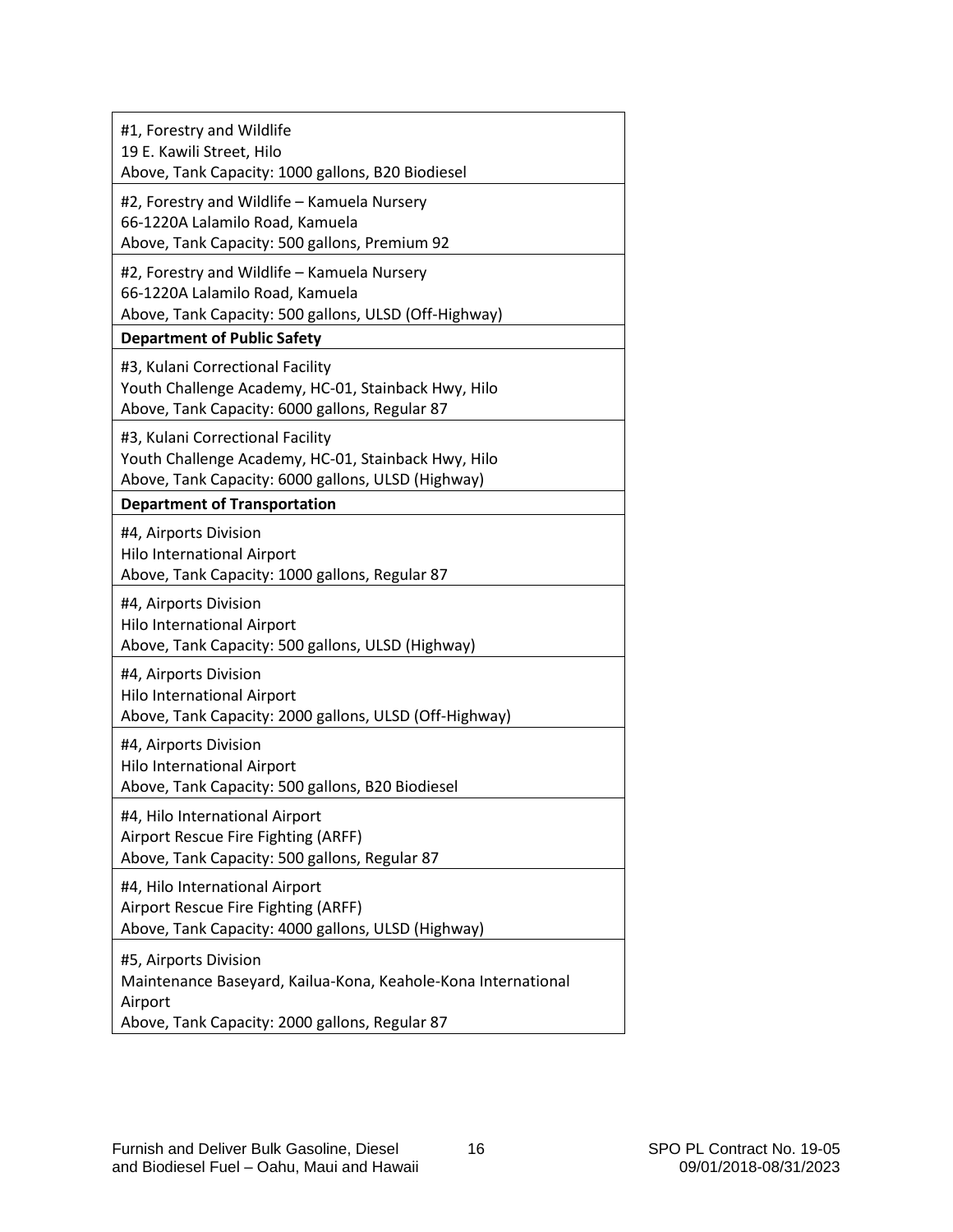| #5, Airports Division<br>Maintenance Baseyard, Kailua-Kona, Keahole-Kona International<br>Airport<br>Above, Tank Capacity: 2000 gallons, ULSD (Highway) |
|---------------------------------------------------------------------------------------------------------------------------------------------------------|
| #5, Airports Division<br>Maintenance Baseyard, Kailua-Kona, Keahole-Kona International<br>Airport<br>Above, Tank Capacity: 2000 gallons, B20 Biodiesel  |
| #5, Keahole-Kona International Airport<br>Airport Rescue Fire Fighting (ARFF)<br>Above, Tank Capacity: 500 gallons, Regular 87                          |
| #5, Keahole-Kona International Airport<br>Airport Rescue Fire Fighting (ARFF)<br>Above, Tank Capacity: 3000 gallons, ULSD (Highway)                     |
| #5, Waimea-Kohala Airport<br>Waimea-Kohala Airport<br>Above, Tank Capacity: 500 gallons, Regular 87                                                     |
| #5, Waimea-Kohala Airport<br>Waimea-Kohala Airport<br>Above, Tank Capacity: 500 gallons, Premium 92                                                     |
| #5, Waimea-Kohala Airport<br>Waimea-Kohala Airport<br>Above, Tank Capacity: 500 gallons, ULSD (Highway)                                                 |
| #6, Highways Division<br>50 Makaala Street, Hilo<br>Above, Tank Capacity: 6000 gallons, Regular 87                                                      |
| #6, Highways Division<br>50 Makaala Street, Hilo<br>Above, Tank Capacity: 6000 gallons, B20 Biodiesel                                                   |
| #7, Highways Division<br>Honokaa, 45-3180 Ohia Street, Honokaa<br>Above, Tank Capacity: 500 gallons, Regular 87                                         |
| #7, Highways Division<br>Honokaa, 45-3180 Ohia Street, Honokaa<br>Above, Tank Capacity: 500 gallons, B20 Biodiesel                                      |
| #8, Highways Division<br>Na'alehu Baseyard, 95-5335 Mamalahoa Hwy<br>Above, Tank Capacity: 500 gallons, Regular 87                                      |
| #8, Highways Division<br>Na'alehu Baseyard, 95-5335 Mamalahoa Hwy<br>Above, Tank Capacity: 500 gallons, B20 Biodiesel                                   |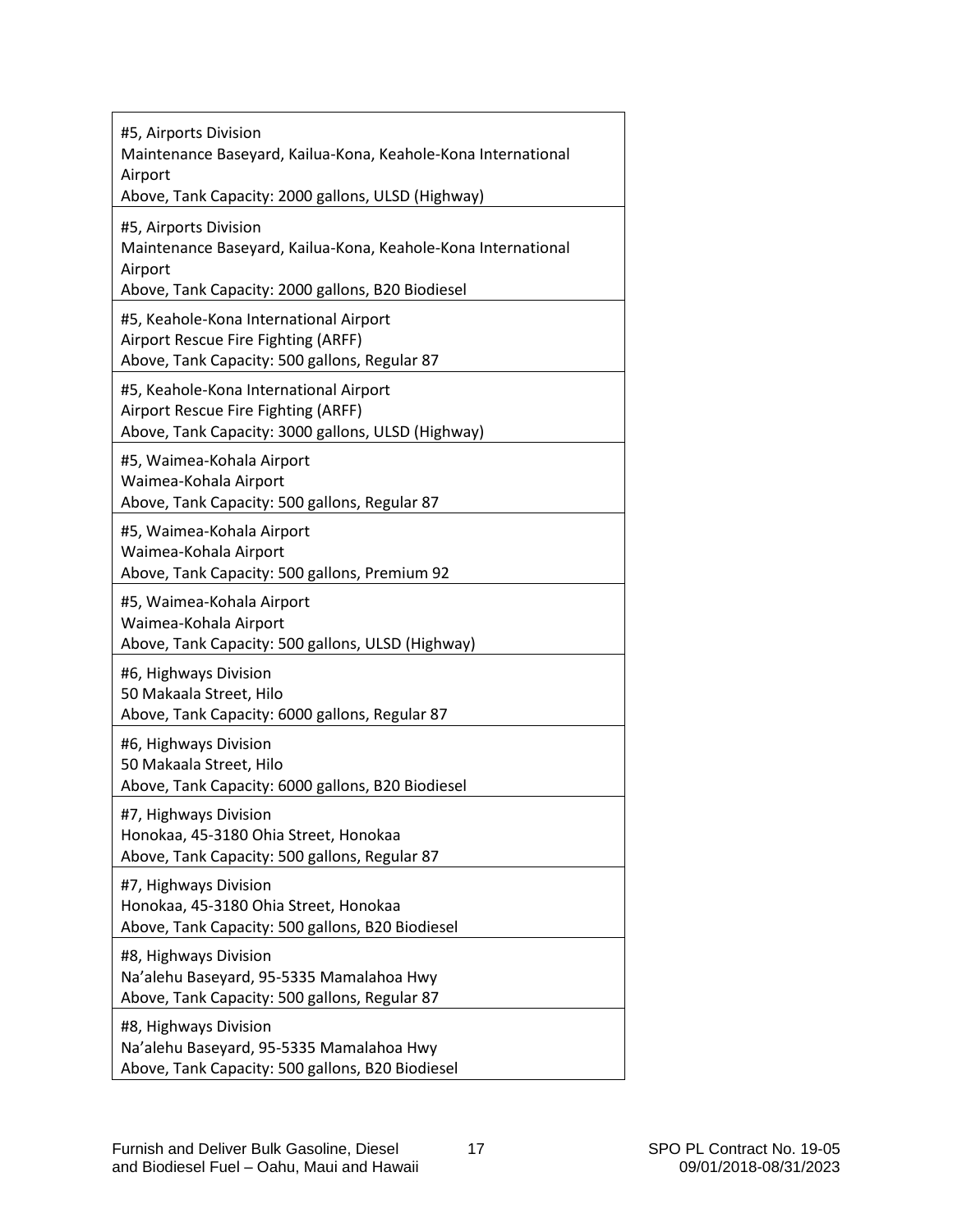| #9, Highways Division<br>North Kona Baseyard, 73-4740 Mamalahoa Hwy<br>Above, Tank Capacity: 1000 gallons, Regular 87     |
|---------------------------------------------------------------------------------------------------------------------------|
| #9, Highways Division<br>North Kona Baseyard, 73-4740 Mamalahoa Hwy<br>Above, Tank Capacity: 1000 gallons, B20 Biodiesel  |
| #10, Highways Division<br>South Kona Baseyard, 84-4950 Mamalahoa Hwy<br>Below, Tank Capacity: 1000 gallons, Regular 87    |
| #10, Highways Division<br>South Kona Baseyard, 84-4950 Mamalahoa Hwy<br>Below, Tank Capacity: 1000 gallons, B20 Biodiesel |
| #11, Highways Division<br>Waimea Baseyard, 66-1595 Kawaihae Road<br>Above, Tank Capacity: 4000 gallons, Regular 87        |
| #11, Highways Division<br>Waimea Baseyard, 66-1595 Kawaihae Road<br>Above, Tank Capacity: 4000 gallons, B20 Biodiesel     |
| <b>HHSC</b>                                                                                                               |
| #19, Hilo Medical Center<br>1190 Waianuenue Avenue, Hilo<br>Above, Tank Capacity: 6000 gallons, ULSD (Off-Highway)        |
| #19, Hilo Medical Center<br>1190 Waianuenue Avenue, Hilo<br>Above, Tank Capacity: 1000 gallons, ULSD (Off-Highway)        |
| #19, Hilo Medical Center<br>1190 Waianuenue Avenue, Hilo<br>Above, Tank Capacity: 450 gallons, ULSD (Off-Highway)         |
| #19, Hilo Medical Center<br>1190 Waianuenue Avenue, Hilo<br>Below, Tank Capacity: 8000 gallons, ULSD (Off-Highway)        |
| #19, Hilo Medical Center<br>1190 Waianuenue Avenue, Hilo<br>Below, Tank Capacity: 1000 gallons, ULSD (Off-Highway)        |
| #20, Kohala Hospital<br>4-383 Hospital Road, Kapaau<br>Above, Tank Capacity: 500 gallons, ULSD (Off-Highway)              |
| #21, Hale Ho'ola Hamakua<br>45-547 Plumeria Street, Honokaa<br>Above, Tank Capacity: 500 gallons, ULSD (Off-Highway)      |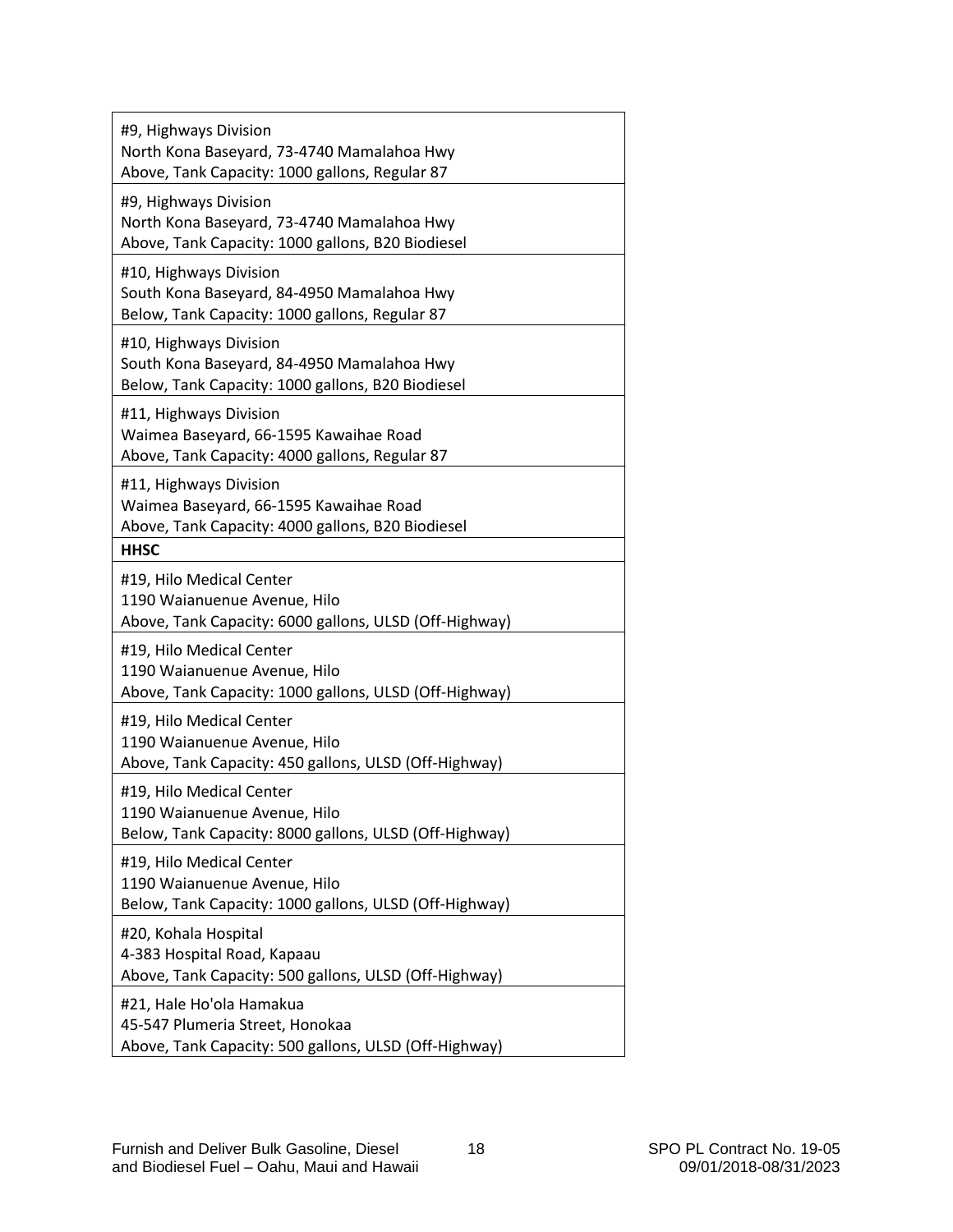| #22, Kona Community Hospital<br>79-1019 Haukapila Street, Kealakekua<br>Above, Tank Capacity: 4000 gallons, ULSD (Off-Highway)                           |
|----------------------------------------------------------------------------------------------------------------------------------------------------------|
| #22, Kona Community Hospital<br>79-1019 Haukapila Street, Kealakekua<br>Above, Tank Capacity: 12000 gallons, ULSD (Off-Highway)                          |
| <b>University of Hawaii</b>                                                                                                                              |
| #13, University of Hawaii - Hilo<br>Volcano Hwy 11 & Ikaiko Street, Hilo<br>Above, Tank Capacity: 500 gallons, ULSD (Off-Highway) - Split Tank           |
| #14, College of Tropical Agriculture<br>79-7381 Mamalahoa Highway, Kona<br>Above, Tank Capacity: 750 gallons, Regular 87                                 |
| #14, College of Tropical Agriculture<br>79-7381 Mamalahoa Highway, Kona<br>Above, Tank Capacity: 250 gallons, ULSD (Off-Highway)                         |
| #15, College of Tropical Agriculture<br>Mealani Research Station, 64-289 Mamalahoa Highway, Kamuela<br>Above, Tank Capacity: 1000 gallons, Regular 87    |
| #15, College of Tropical Agriculture<br>Mealani Research Station, 64-289 Mamalahoa Highway, Kamuela<br>Above, Tank Capacity: 500 gallons, ULSD (Highway) |
| #16, College of Tropical Agriculture<br>Waiakea Experimental Station, Stainback Highway, Hilo<br>Above, Tank Capacity: 1000 gallons, Regular 87          |
| #16, College of Tropical Agriculture<br>Waiakea Experimental Station, Stainback Highway, Hilo<br>Above, Tank Capacity: 500 gallons, ULSD (Highway)       |
| #17, College of Tropical Agriculture<br>Volcano, Wright Road, Volcano<br>Above, Tank Capacity: 750 gallons, Regular 87                                   |
| #17, College of Tropical Agriculture<br>Volcano, Wright Road, Volcano<br>Above, Tank Capacity: 200 gallons, ULSD (Highway)                               |
| #18, Hawaii Institute of Geophysics<br>Pohakuloa Training Area, Humu'ula Saddle<br>Above, Tank Capacity: 4000 gallons, ULSD (Off-Highway)                |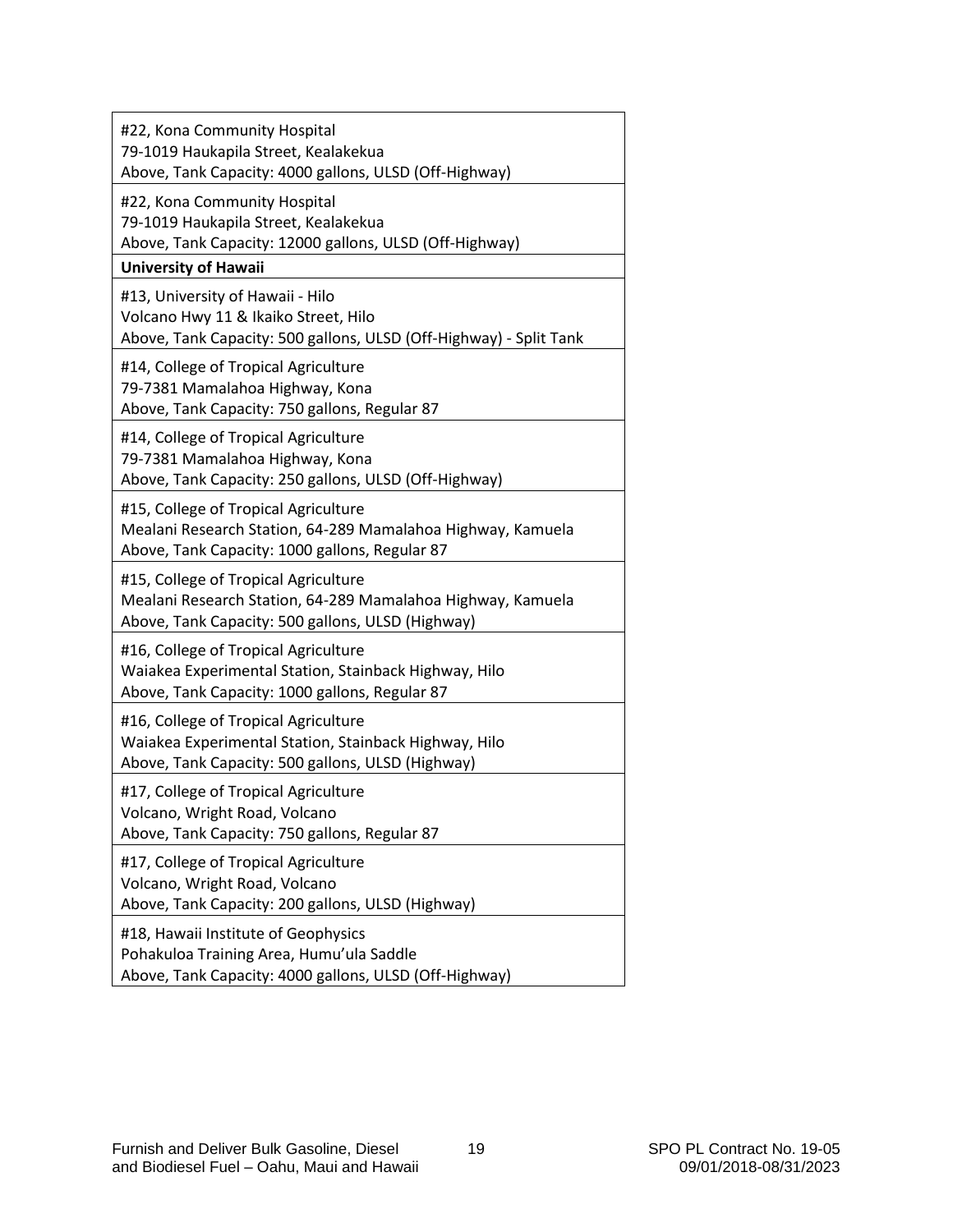## <span id="page-20-0"></span>**BULK TANK SPECIFICATIONS - COUNTY OF HAWAII**

٦

| <b>County of Hawaii Department of Water Supply</b>                                                                                            |
|-----------------------------------------------------------------------------------------------------------------------------------------------|
|                                                                                                                                               |
| #32, Department of Water Supply Hilo<br>889 Leilani Street, Hilo, HI 96720<br>Above, Tank Capacity: 2000 gallons, Regular 87                  |
|                                                                                                                                               |
| #32, Department of Water Supply Hilo<br>78-6715 Mamalahoa Highway, Kailua-Kona, HI 96740<br>Above, Tank Capacity: 2000 gallons, Regular 87    |
|                                                                                                                                               |
| #32, Department of Water Supply Hilo<br>78-6715 Mamalahoa Highway, Kailua-Kona, HI 96740<br>Above, Tank Capacity: 500 gallons, ULSD (Highway) |
|                                                                                                                                               |
| #32, Department of Water Supply Hilo                                                                                                          |
| 65-1234 Opelo Road, Kamuela, HI 96743                                                                                                         |
| Above, Tank Capacity: 2000 gallons, Regular 87                                                                                                |
| <b>Department of Environmental Management</b>                                                                                                 |
|                                                                                                                                               |
| #7, Solid Waste Kona Transfer Station                                                                                                         |
| 74-626 Hale Makai Road, Kailua-Kona                                                                                                           |
| Above, Tank Capacity: 1000 gallons, ULSD (Highway)                                                                                            |
| #8, Solid Waste South Hilo Landfill<br>1651 Ho'olaulima Road<br>Above, Tank Capacity: 1800 gallons, ULSD (Off-Highway)                        |
|                                                                                                                                               |
| #9, Solid Waste West Hawaii Landfill<br>71-11 Queen Ka'ahumanu Highway, Waikoloa<br>Above, Tank Capacity: 4000 gallons, ULSD (Off-Highway)    |

 $\Gamma$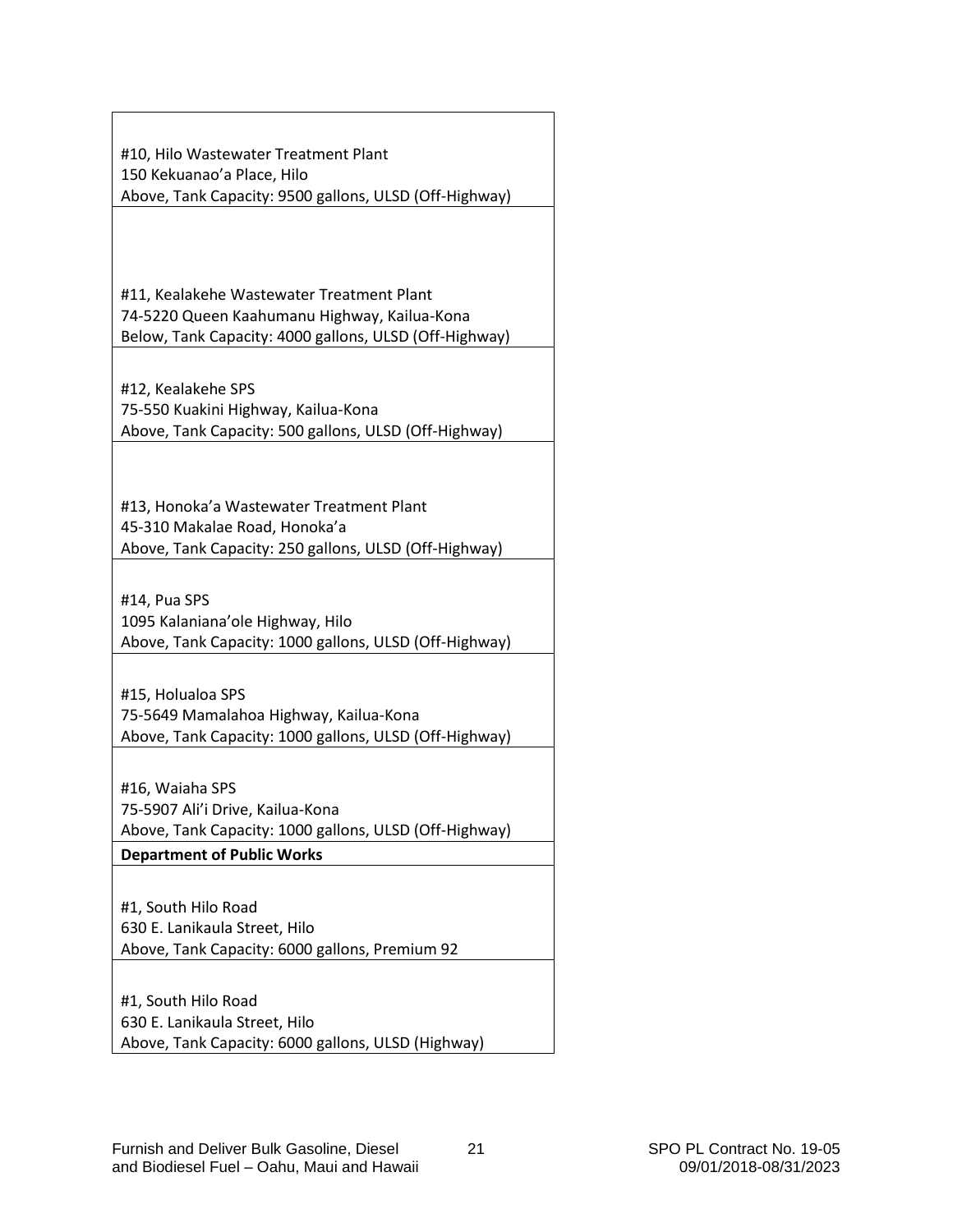| #2, Hamakua Road                                   |
|----------------------------------------------------|
| 45-3386 Mamane Street, Honokaa                     |
| Above, Tank Capacity: 1000 gallons, ULSD (Highway) |
|                                                    |
| #3, South Kohala Road                              |
| 66-1595 Kawaihae Road, Kamuela                     |
| Above, Tank Capacity: 4000 gallons, Premium 92     |
|                                                    |
| #3, South Kohala Road                              |
| 66-1595 Kawaihae Road, Kamuela                     |
| Above, Tank Capacity: 2000 gallons, ULSD (Highway) |
|                                                    |
|                                                    |
| #4, North Kohala Road                              |
| 55-486 Hoea Road, Hawi                             |
| Above, Tank Capacity: 2000 gallons, Premium 92     |
|                                                    |
| #4, North Kohala Road                              |
| 55-486 Hoea Road, Hawi                             |
| Above, Tank Capacity: 4000 gallons, ULSD (Highway) |
|                                                    |
| #5, Kau Road                                       |
| 95-1627 Kamaoa Road, Naalehu                       |
| Above, Tank Capacity: 5000 gallons, Premium 92     |
|                                                    |
| #5, Kau Road                                       |
| 95-1627 Kamaoa Road, Naalehu                       |
| Above, Tank Capacity: 3000 gallons, ULSD (Highway) |
|                                                    |
|                                                    |
| #6, Kona Road                                      |
| 79-7320 Kuakini Highway, Kailua-Kona               |
| Above, Tank Capacity: 2000 gallons, ULSD (Highway) |
| <b>Fire Department</b>                             |
|                                                    |
|                                                    |
| #17, South Kohala Station                          |
| 68-450 Queen Ka'ahumanu Highway, Kamuela           |
| Above, Tank Capacity: 1000 gallons, Regular 87     |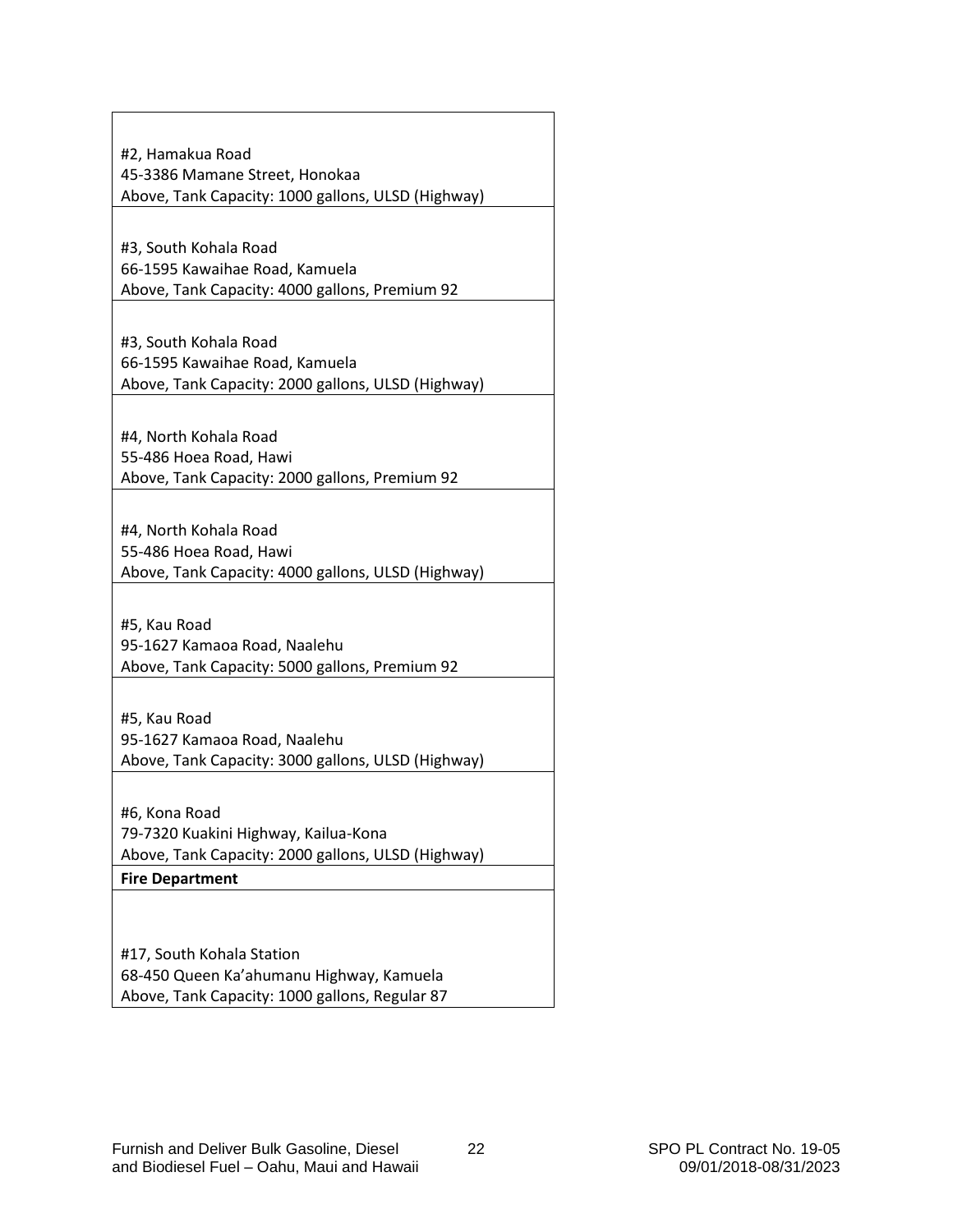| #17, South Kohala Station                                            |
|----------------------------------------------------------------------|
| 68-450 Queen Ka'ahumanu Highway, Kamuela                             |
| Above, Tank Capacity: 1000 gallons, ULSD (Highway)                   |
|                                                                      |
| #18, North Kona Station                                              |
| 74-537 Palani Road, Kailua-Kona                                      |
| Above, Tank Capacity: 450 gallons, ULSD (Highway)                    |
|                                                                      |
| #19, Pahoa Station                                                   |
| 15-605 Keaau-Pahoa Road, Pahoa                                       |
| Above, Tank Capacity: 2000 gallons, ULSD (Highway)                   |
|                                                                      |
|                                                                      |
| #20, Captain Cook Station<br>86-6120 Mamalahoa Highway, Captain Cook |
| Above, Tank Capacity: 1000 gallons, ULSD (Highway)                   |
|                                                                      |
| #21, Keahou Station                                                  |
| 78-7159 Puuloa Road, Kailua-Kona                                     |
| Above, Tank Capacity: 1000 gallons, Regular 87                       |
|                                                                      |
| #21, Keahou Station                                                  |
| 78-7159 Puuloa Road, Kailua-Kona                                     |
| Above, Tank Capacity: 1000 gallons, ULSD (Highway)                   |
|                                                                      |
| #22, Waikoloa Station<br>68-1771 Puumelia Street, Waikoloa           |
| Above, Tank Capacity: 1000 gallons, Regular 87                       |
|                                                                      |
| #22, Waikoloa Station                                                |
| 68-1771 Puumelia Street, Waikoloa                                    |
| Above, Tank Capacity: 1000 gallons, ULSD (Highway)                   |
|                                                                      |
| #23, Haihai Station                                                  |
| 487 HaiHai Street, Hilo                                              |
| Above, Tank Capacity: 2000 gallons, ULSD (Off-Highway)               |
|                                                                      |
| #24, Makalei Station                                                 |
| 72-4077 Hawaii Belt Road, Kailua-Kona                                |
| Above, Tank Capacity: 1000 gallons, Regular 87                       |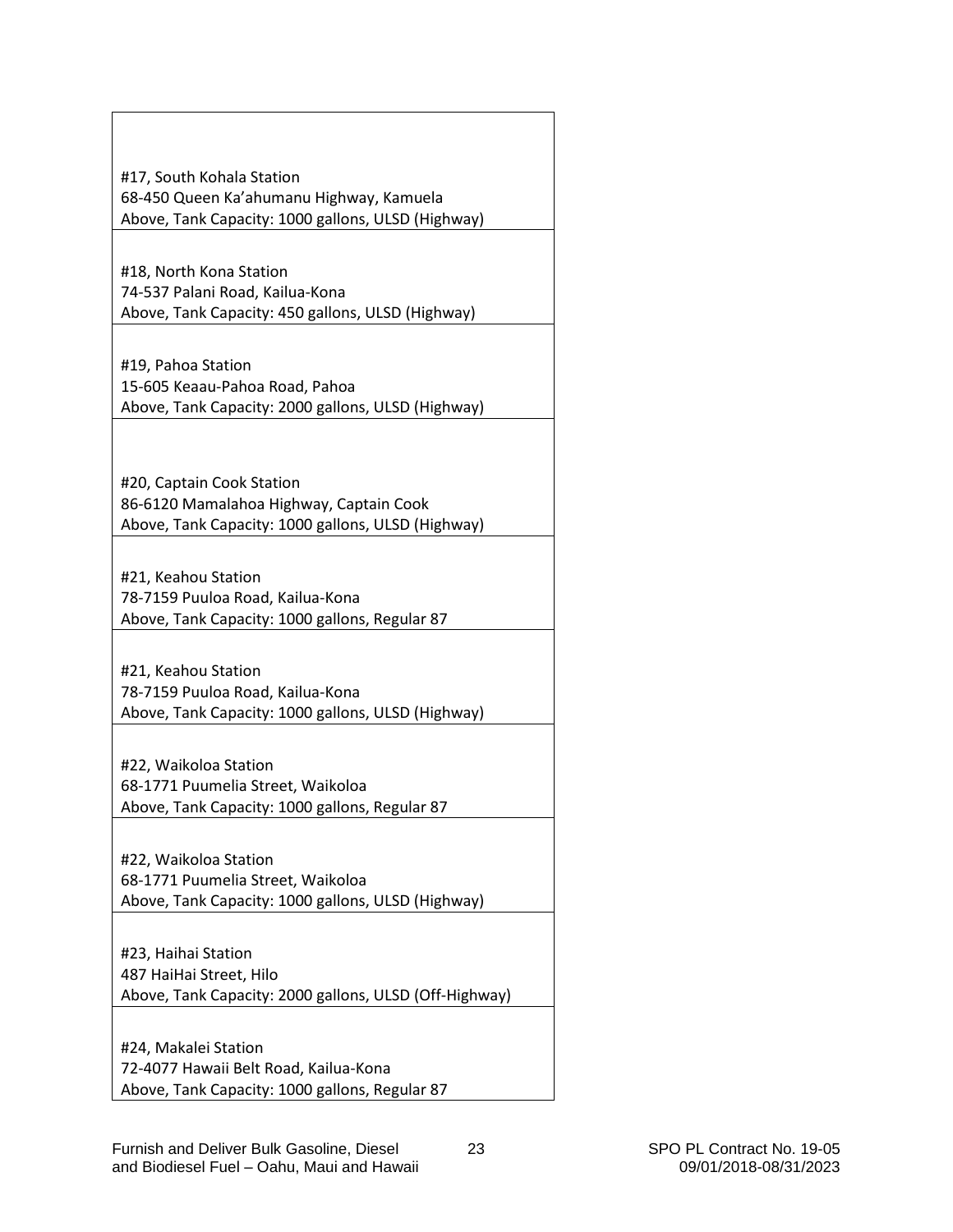| #24, Makalei Station                                    |  |  |
|---------------------------------------------------------|--|--|
| 72-4077 Hawaii Belt Road, Kailua-Kona                   |  |  |
| Above, Tank Capacity: 2000 gallons, ULSD (Off-Highway)  |  |  |
| <b>Mass Transit</b>                                     |  |  |
|                                                         |  |  |
|                                                         |  |  |
| #31, Mass Transit Baseyard and Facility                 |  |  |
| 2299 Ho'olaulima Road, Hilo                             |  |  |
| Below, Tank Capacity: 12000 gallons, Regular 87         |  |  |
|                                                         |  |  |
| #31, Mass Transit Baseyard and Facility                 |  |  |
| 2299 Ho'olaulima Road, Hilo                             |  |  |
| Below, Tank Capacity: 12000 gallons, ULSD (Off-Highway) |  |  |
| <b>Parks</b>                                            |  |  |
|                                                         |  |  |
| #30, Hilo Golf Course                                   |  |  |
| 340 Haihai Street, Hilo                                 |  |  |
| Above, Tank Capacity: 500 gallons, Regular 87           |  |  |
|                                                         |  |  |
| #30, Hilo Golf Course                                   |  |  |
| 340 Haihai Street, Hilo                                 |  |  |
| Above, Tank Capacity: 1000 gallons, Regular 87          |  |  |
|                                                         |  |  |
| #30, Hilo Golf Course                                   |  |  |
| 340 Haihai Street, Hilo                                 |  |  |
| Above, Tank Capacity: 500 gallons, ULSD (Off-Highway)   |  |  |
| <b>Police Department</b>                                |  |  |
|                                                         |  |  |
| #25, Hilo Station                                       |  |  |
| 349 Kapiolani Street, Hilo                              |  |  |
| Below, Tank Capacity: 8000 gallons, Premium 92          |  |  |
|                                                         |  |  |
| #26, South Kona Station                                 |  |  |
| 82-6130 Mamalahoa Highway                               |  |  |
| Above, Tank Capacity: 4000 gallons, Premium 92          |  |  |
|                                                         |  |  |
| #27, Puna Station                                       |  |  |
| 16-200 Pilimua Street, Keeau                            |  |  |
| Above, Tank Capacity: 4000 gallons, Premium 92          |  |  |